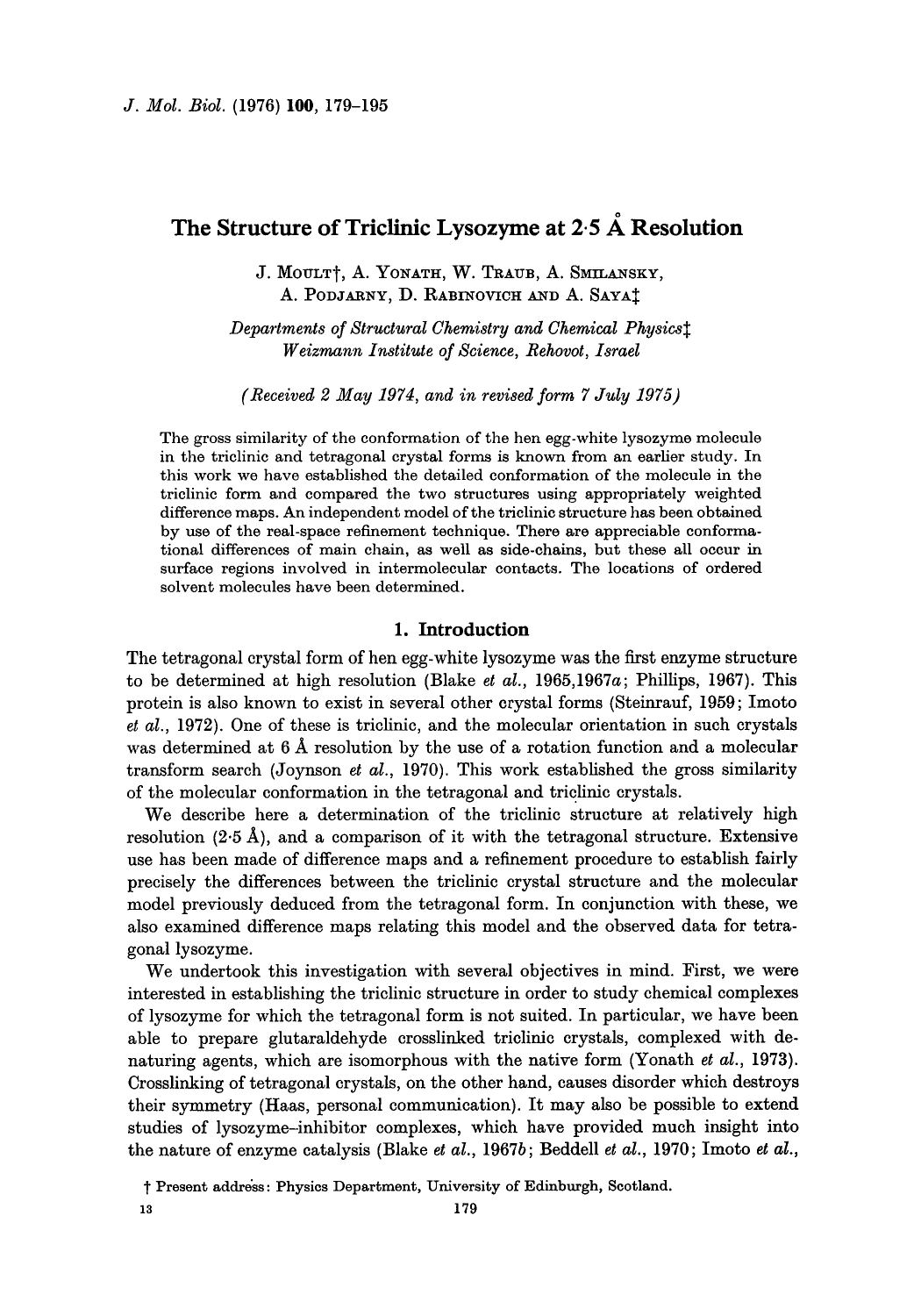1972), to include substrate binding at subsite E. Because of intermolecular contacts this site is not accessible to inhibitor in the tetragonal form, but it appears to be so in triclinic crystals. We were also interested in a detailed comparison of the conformations of the same protein in different environments in order to throw light on the stability of the molecular structure and the nature of the packing forces in the crystals. Finally, we sought to determine the positions of water molecules, which are often indicated in electron density maps of proteins by peaks appearing just outside the protein region. If such a stable water-coating exists around a globular protein in solution, it may well be important to the enzyme mechanism and to the stability of the molecular conformation. We were therefore interested in comparing this "water structure" in different environments to see how characteristic of the conformation it is.

A preliminary report of this work has already been presented (Moult *et al.,* 1973).

# **2. Data Collection**

Triclinic crystals of hen egg-white lysozyme were grown according to the procedure of Steinranf (1959). Filtered solutions of 10 mg hen egg-white lysozyme/ml (salt-free, Worthington) in  $2\%$  sodium nitrate and  $0.025$  M-acetate buffer, pH 4.5 were prepared. Large needles  $(\sim 2 \text{ mm})$  of monoclinic lysozyme were usually formed, but on one occasion small  $(-0.1 \text{ mm})$  crystals of triclinic lysozyme also appeared. Use of these crystals for seeding similar solutions resulted in the growth of large triclinic crystals.

Precession photographs and diffractometry established the unit-cell dimensions as  $a = 27.4$  (5) Å,  $b = 31.9$  (9) Å,  $c = 34.4$  (9) Å,  $\alpha = 88$  ( $\cdot 7$ )°,  $\beta = 108$  ( $\cdot 6$ )°,  $\gamma = 112$  $(0)$ °, which are close to the values reported by Steinrauf (1959). The data were observed to extend to a resolution beyond  $1.2~\text{\AA}$ .

Three-dimensional diffraction data to a minimum spacing of 2.5 A were measured on a precession diffractometer (Rabinovich & Schmidt, 1973). This is an automatic two-circle diffractometer, based on cone-axis geometry, and a detailed description of this instrument will be given elsewhere (Rabinovich, manuscript in preparation). Briefly, however, the principles can be conveniently explained in terms of the precession method (Buerger, 1964). Intensities on any one plane of the reciprocal lattice are collected for a fixed setting of the instrument by precessing the normal to this plane about the incident beam in a fashion similar to that employed in the precession camera. The reflected beams of the reciprocal lattice points belonging to the selected plane emerge from the crystal in directions along the generator of a cone whose half angle  $\bar{v}_n$  is determined by n, the order of the plane, and  $\bar{\mu}$ , the tilt angle between the normal to the chosen plane and the incident beam. A scintillation counter aligned along the cone generators intercepts the reflected beams and measures their intensities. The circle settings for each reflection in the reciprocal lattice plane are determined by a mini-computer.

Details of the data collection are given in Table 1. The large precession angles employed, and the non-alignment of the quartz capillary axis with the spindle axis of the instrument, resulted in appreciable absorption effects, similar to those often encountered in collecting protein data with four circle diffractometers. The usual type of semi-empirical absorption correction based on measuring the relative absorption about an axis of rotation (North et *al.,* 1968) is not appropriate to the precession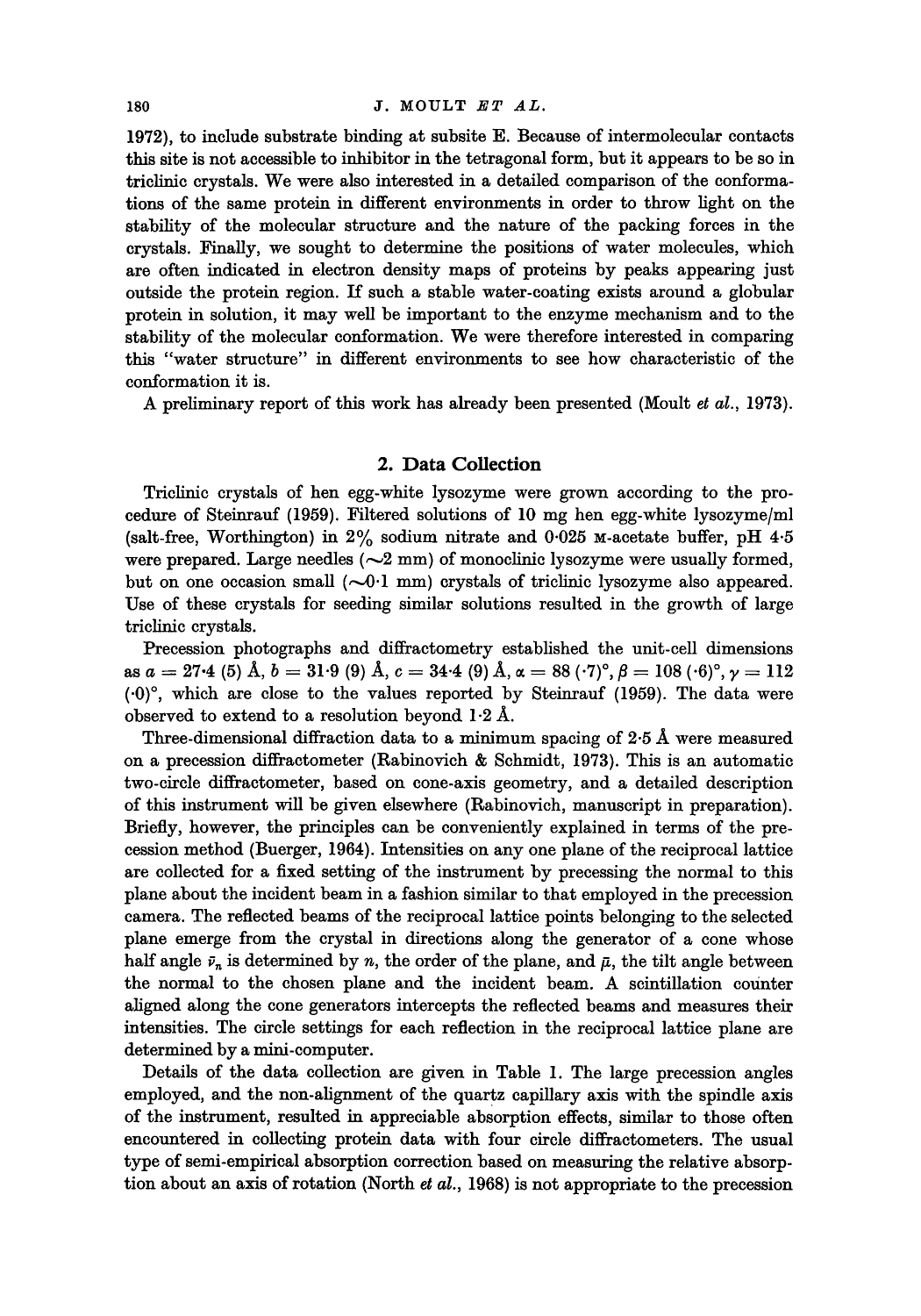| Crystal<br>no.   | Spindle<br>orienta-<br>tion | $R_F$ <sup>+</sup> factor<br>for zero<br>levels with-<br>out absolute<br>correction | $R_{\rm F}$ factor<br>for zero<br>levels with<br>absolute<br>correction | $(cm-1)$ | Absorption<br>correction details<br>$\mu$ protein $\mu$ capillary<br>$(cm^{-1})$ | Levels<br>collected        | No. of<br>reflections |
|------------------|-----------------------------|-------------------------------------------------------------------------------------|-------------------------------------------------------------------------|----------|----------------------------------------------------------------------------------|----------------------------|-----------------------|
| ı                | $b*$                        | 0.06                                                                                | 0.05                                                                    | 8        | 160                                                                              | 3 levels<br>$\perp$ to 100 | 1374                  |
| $\boldsymbol{2}$ | $c^*$                       | 0.11                                                                                | 0.05                                                                    | 12       | 160                                                                              | 6 levels<br>$\pm$ to 010   | 1774                  |
|                  |                             | 0.09                                                                                | 0.03                                                                    | 12       | 160                                                                              | 5 levels<br>$\pm$ to 110   | 1687                  |
| 3                | $-c^*$                      | 0.05                                                                                | 0.03                                                                    | 8        | 160                                                                              | 6 levels<br>$\pm$ to 110   | 1410                  |
|                  |                             | 0.08                                                                                | 0.02                                                                    | 8        | 160                                                                              | 7 levels<br>$\perp$ to 120 | 1859                  |
|                  |                             |                                                                                     |                                                                         |          |                                                                                  | Total                      | 8104                  |

#### *Data collection*

A total of 8104 reflections were collected. After rejecting 400 intensity measurements with values less than 4 times the standard deviation and scaling by the method of Rollett & Sparks (1960), these reduced to 3423 reflections in the unique set.

Overall R factor defined as

$$
R = \frac{\sum\limits_{\text{all } hkl} w_{11} |\bar{F} - k_1 F_{11}|}{\sum\limits_{\text{all } hkl} w_{11} k_1 F_{11}} = 0.0425,
$$

where  $w_{ji}$  is the weight for each  $F_{ji}$  derived from the counting statistics, and  $k_j$  is the scale factor for level j.

 $\uparrow$  R<sub>F</sub> factor for Friedel pairs of zero levels calculated as

$$
R_{\rm F} = \frac{\sum (F^2 - F_1^2)}{\sum F_1^2}.
$$

geometry. Therefore an integrated absorption correction with calculated absorption paths through both crystal and capillary was used (Coppens et *al.,* 1965). The presence of mother liquor around the crystal was allowed for by adjustment of the absorption parameters,  $\mu$ , for the crystal and capillary tube. The marked improvement in the agreement factors between Friedel pairs of zero level reflections resulting from this correction is shown in Table 1. After correction for absorption the data were also corrected for Lorentz and polarization factors and all the levels scaled together using the method of Rollett & Sparks (1960), with weights derived from counting statistics in the usual way (Arndt & Willis, 1966).

# **3. Refinement of the Molecular Orientation**

A set of structure factors out to 2.5 A resolution was calculated for the molecule positioned at the orientation given by Joynson *et al.* (1970). These structure factors correspond to atomic co-ordinates for the tetragonal structure (Imoto et *al.,* 1972) which had been made stereochemieally reasonable by Diamond's model-building procedure (Diamond, 1966) and are referred to by him as set M2 (Diamond, 1974). The observed structure factors were scaled to the calculated values, using a Wilson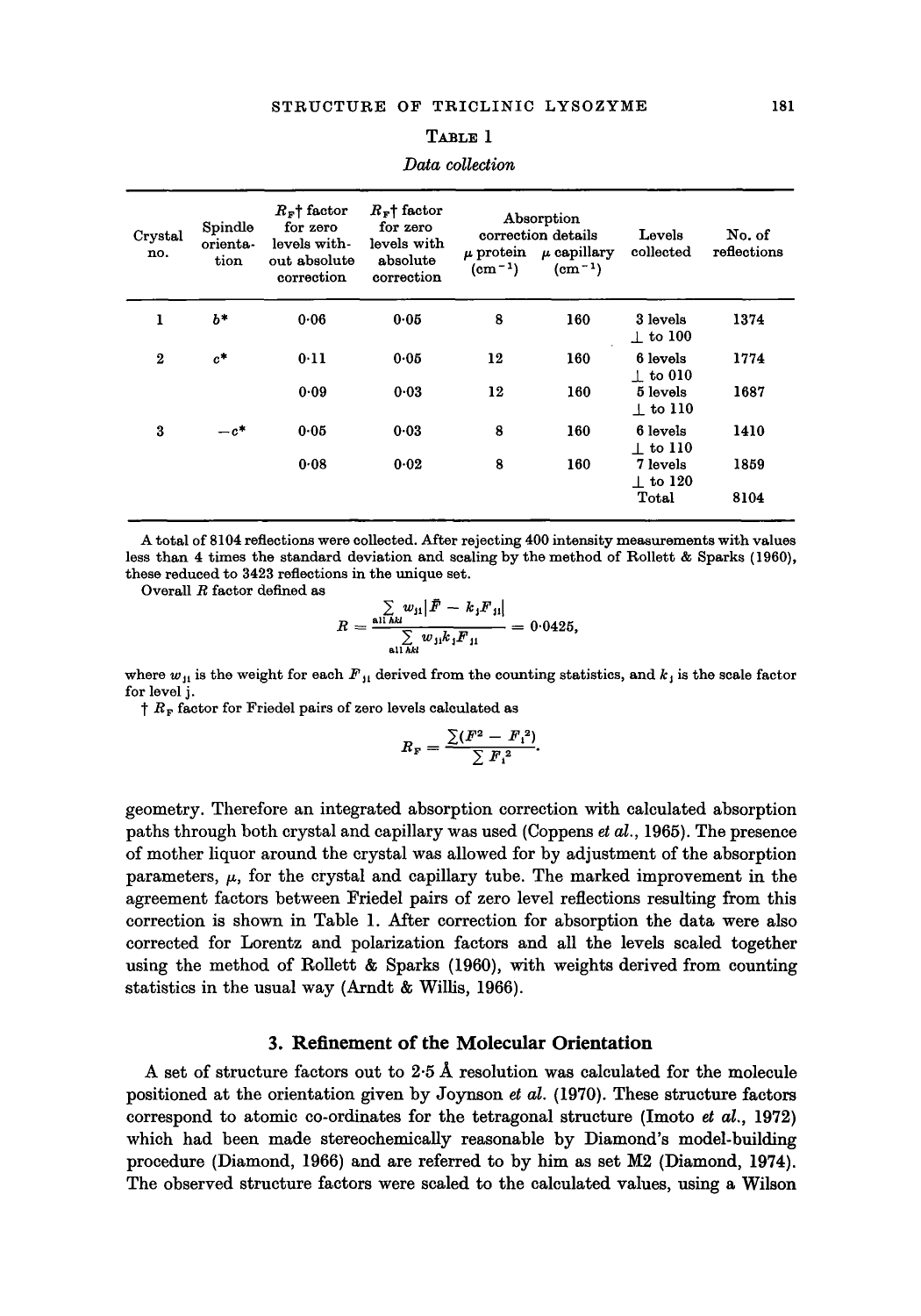plot, and a temperature factor  $(B)$  of 8, chosen as giving the best agreement for all shells of  $sin\theta/\lambda$ .

A conventional unweighted R factor

$$
\left(R = \frac{\sum |k|F_o|-|F_o||}{\sum k|F_o|}\right)
$$

between the observed and calculated structure factors was found to be  $52\%$ , for 2.5 Å data (44.2% for 6 Å), with the scale factor k equal to 1.12 to allow for an estimated 100 to 200 ordered water molecules. Structure factors calculated for randomly chosen molecular orientations give R factors of approximately  $60\%$ . B and k were slightly readjusted to minimize R values at later stages of structure refinement.

This initial molecular orientation was improved by a systematic local angular search for the orientation having the lowest  $R$  value and also by a least-squares refinement based on minimization of the residual  $\sum (|F_o|-|F_e|)^2$  as a function of the three rotation angles. A modification of the Eulerian angles described by Rossmann  $\&$  Blow (1962) was used, with rotations first about the x axis, then about the new position of the z axis (i.e. after rotation about x) and finally about the new y axis. The choice of  $y$  for the third rotation axis, instead of the more usual x, removed the degeneracy for  $\theta_2 = 0$  which can be an inconvenience in angular refinement procedures. The  $x$  and  $z$  axes of the right-handed Cartesian co-ordinates correspond, respectively, to the a and c axes of the tetragonal cell.

The results of the search and the refinement are given in Table 2. Both methods of angular refinement led to essentially the same minimum at  $(\theta_1 = -47.5^{\circ})$ ;  $\theta_2 = 4.9^\circ$ ;  $\theta_3 = -6.2^\circ$ ), that is  $(-0.3^\circ; 1.6^\circ; -4.2^\circ)$  away from the initial orientation. This gave an R factor of  $41.8\%$ .

Subsequently a new set of atomic co-ordinates for the tetragonal structure (RS5D), resulting from a real-space refinement (Diamond, 1974) plus some energy refinement (Levitt, 1974), became available. This gave an R factor of 40.8% at the above refined orientation and this was slightly improved to  $40.3\%$  by a further five rounds of orientation refinement to  $(\theta_1 = -47.5^\circ; \ \theta_2 = 4.8^\circ; \ \theta_3 = -6.4^\circ)$  after shifts of  $(0^{\circ}; 0.1^{\circ}; -0.2^{\circ})$  in the three angles from the previous orientation.

## **4. Structure Analysis and Refinement**

Two pairs of maps were employed. For the triclinic form we produced a weighted  $(|F_{o}|-|F_{o}|)$  difference map and an  $F_{o}$  map, using calculated phases for both. For the tetragonal form we used data kindly supplied by Professor D. C. Phillips to prepare a replica of the original  $F_o$  map, with phases derived from three isomorphous derivatives and weights based on the figures of merit (Blake et *hi.,* 1967a), as well as an  $(|F_{o}|-|F_{o}|)$  difference map with calculated phases and the same weighting scheme as for the triclinic difference map. Both sets of maps were sectioned in the same direction relative to the molecular orientation to facilitate comparison of the two structures. Initially the difference maps were based on structure amplitudes and phases calculated from M2 co-ordinates. Subsequently, the tetragonal map was replaced by one, based upon RS5D co-ordinates, and the triclinic map by one based on the TRIC3 set of refined atomic co-ordinates (see below). Co-ordinates were included for all protein atoms, but not solvent, in both crystal forms. In both cases the use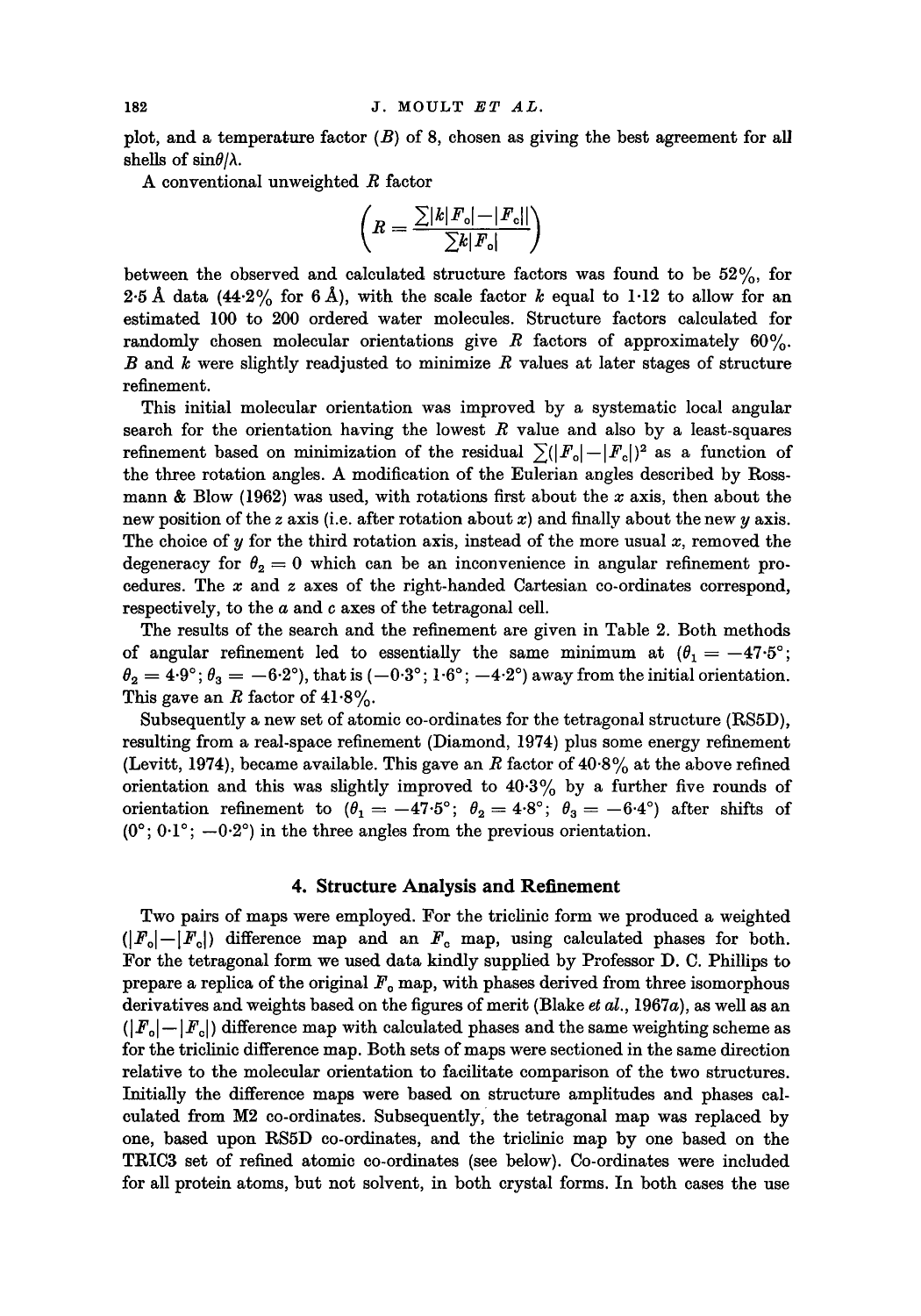Molecular orientation refinement

p.

| Resolution<br>હો   | No. of<br>reflections                                                                          | increment<br>Angular  | $\theta_1$ °         | Starting orientation<br>$\theta_2$         |                    | $\theta_3^{\circ}$                         | orientation<br>starting<br>$R+$ at<br>(%) | $\theta_1$ °         | Final orientation<br>$\mathfrak{g}^{\circ}$ | $\theta_3^{\circ}$                        | orientation<br>$R^+$ at<br>final<br>$\mathcal{S}$ |
|--------------------|------------------------------------------------------------------------------------------------|-----------------------|----------------------|--------------------------------------------|--------------------|--------------------------------------------|-------------------------------------------|----------------------|---------------------------------------------|-------------------------------------------|---------------------------------------------------|
| ဝဝဝ<br>စစ်ဆ        | <b>0282</b><br>282                                                                             | 10 IQ                 | $-47.8$<br>$-45.3$   | 4.0<br>6.5                                 |                    | $-2.5$<br>$-9.5$                           | $44.7$<br>41.7                            | $-45.3$<br>$-45.3$   | 4.0<br>$\ddot{q}$                           | $-9.5$<br>$-9.6$                          | $40.2$<br>$41.7$                                  |
|                    | reflections<br>strongest                                                                       | 2.5                   | $-45.3$              | $\ddot{ }$                                 |                    | $-9.5$                                     |                                           | $-47.8$              | $\ddot{5}$                                  | $-7.0$                                    | 31.9                                              |
|                    |                                                                                                |                       |                      |                                            |                    | (b) By least-squares minimization          |                                           |                      |                                             |                                           |                                                   |
| Resolution<br>હો   | Co-ordinate<br>set                                                                             | No. of<br>reflections | $\theta_1$ °         | Starting orientation<br>$\theta_2^{\circ}$ | $\theta_3$ °       | orientation<br>starting<br>$R^+$ at<br>(%) | No. of<br>cycles                          | $\theta_1^{\circ}$   | Final orientation<br>$e_{\rm a}^{\rm o}$    | $\theta_3$ °                              | orientation<br>$R^+$ at<br>final<br>જી            |
|                    | <b>222</b><br>222                                                                              | <b>793</b><br>192     | $-47.80$             | 5-50<br>5-4<br>5-4                         | $-2.00$            | 553<br>\$43                                | ကဗယက                                      | $-47.80$             | <b>0486</b><br>9444                         | $-1.38$<br>$-1.645$<br>$-6.38$<br>$-6.45$ | 42.5                                              |
|                    |                                                                                                |                       |                      |                                            |                    |                                            |                                           | $-47.30$<br>$-47.55$ |                                             |                                           |                                                   |
| o o p p<br>4 o a a |                                                                                                | 1423                  | $-47.80$<br>$-47.30$ |                                            | $-4.01$<br>$-5.58$ |                                            |                                           |                      |                                             |                                           | 3848<br>3493<br>40-3                              |
|                    | RS5D                                                                                           | 1423                  | $-47.55$             | 6.4                                        | 6.18               | 40.8                                       |                                           | $-47.54$             |                                             |                                           |                                                   |
| $\dagger$ R =      | $Z(\left\Vert F_{\text{o}}\right\Vert -\left\Vert F_{\text{o}}\right\Vert )$<br>$Z F_{\rm o} $ |                       |                      |                                            |                    |                                            |                                           |                      |                                             |                                           |                                                   |
|                    |                                                                                                |                       |                      |                                            |                    |                                            |                                           |                      |                                             |                                           |                                                   |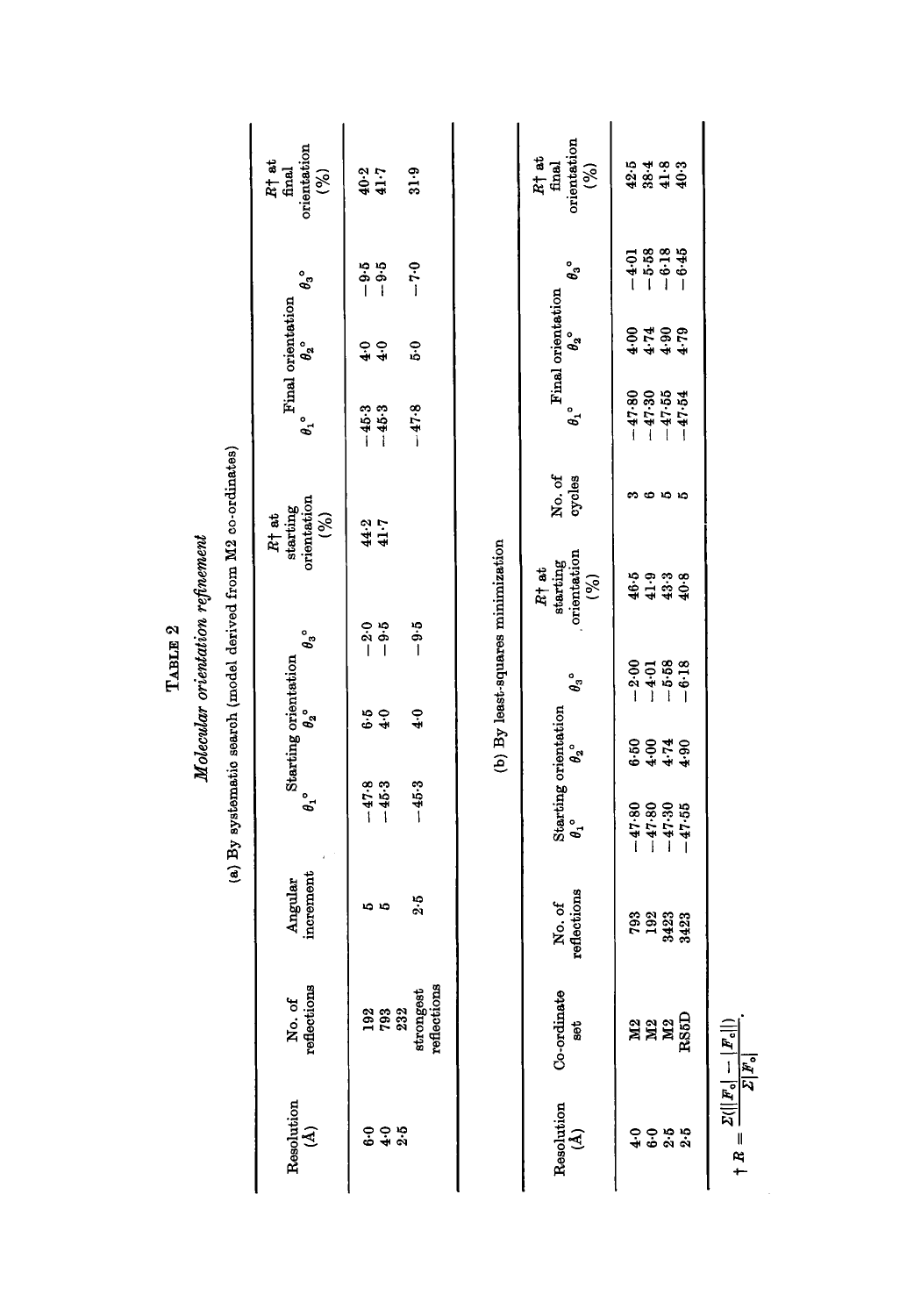of the refined co-ordinates produced a marked improvement in the quality of the map.

Three different weighting schemes for the difference maps were tried. The first maps were not weighted at all. Then weighting factors of  $F_c^4/(F_c^4 + F_o^4)$ , which reduce the contributions from poorly determined difference vectors (Stout & Jensen, 1968), were applied. Finally, weights of

$$
\text{cotanh}\left(\frac{\sum |F_\text{o}||F_\text{o}|}{\sigma_\text{o}}-\frac{\sigma_\text{o}}{\sum |F_\text{o}||F_\text{o}|}\right)
$$

(where  $\sigma_{\mathcal{Q}}$  is the mean square length of the difference vector at that value of sin $\theta$ ) were used to produce maps with the minimum root-mean-square error contribution from each reflection (Moult, Saya & Lifson, unpublished results). Use of these weighting schemes produced substantial improvements in the interpretability of the difference maps.

The triclinic maps, drawn in different colours on the same sheets, were suspended in a Richards optical comparator (Richards, 1968) for comparison with a skeletal model of the protein. The two tetragonal maps were drawn in different colours and superimposed, with appropriate separation between sections, in an illuminated viewing box.

Both difference maps show some side-chains and, particularly in the triclinic map, short segments of main chain in negative regions. In most cases these can be satisfactorily repositioned in or near neighboring positive regions (see Figs 1 and 2). Several such side-chains, in the tetragonal structure, occur in low density regions of the  $F_{\text{obs}}$  map, and had been included in the difference maps with arbitrarily assigned conformations (Diamond, 1974). There is also a large number of features indicating small errors in positions.

In order to produce an independent set of triclinic co-ordinates, some refinement away from the tetragonal model structure was undertaken. A difference map refinement procedure was developed utilising the Diamond real-space refinement program (Diamond, 1974). For this purpose we used an "observed" tricllnic map, formed by the addition of the calculated map and a scaled difference map. It was found advantageous to use different scale factors for positive and negative regions of the difference map, and the best results were obtained using 2.0 for positive regions and 1-8 for negative regions of a map prepared with the "minimum error" weighting scheme described above. On theoretical grounds we might expect a scale factor of about 2-0 to be appropriate (Luzzati, 1953; Henderson & Moffat, 1971). A smaller scale factor was used for negative regions because of the relative enhancement of these by the weighting scheme. This observed map was put into the realspace refinement programme.

R factors were calculated for the co-ordinates produced by the refinement procedure using various program parameters. Attempts to refine occupancy were unsuccessful and this was fixed at 1.0 for all protein atoms, but positional refinement of three residues at a time with  $10^{-3}$  filtering reduced the R factor to 36.3%. Further real-space refinements, using a map based on structure factors calculated from these new co-ordinates and the above parameters, reduced the  $R$  factor to  $35.7\%$  with a root-mean-square shift of atomic positions of  $0.5\text{ Å}$  from the RS5D tetragonal co-ordinates.

Inspection of the difference map produced from these co-ordinates showed that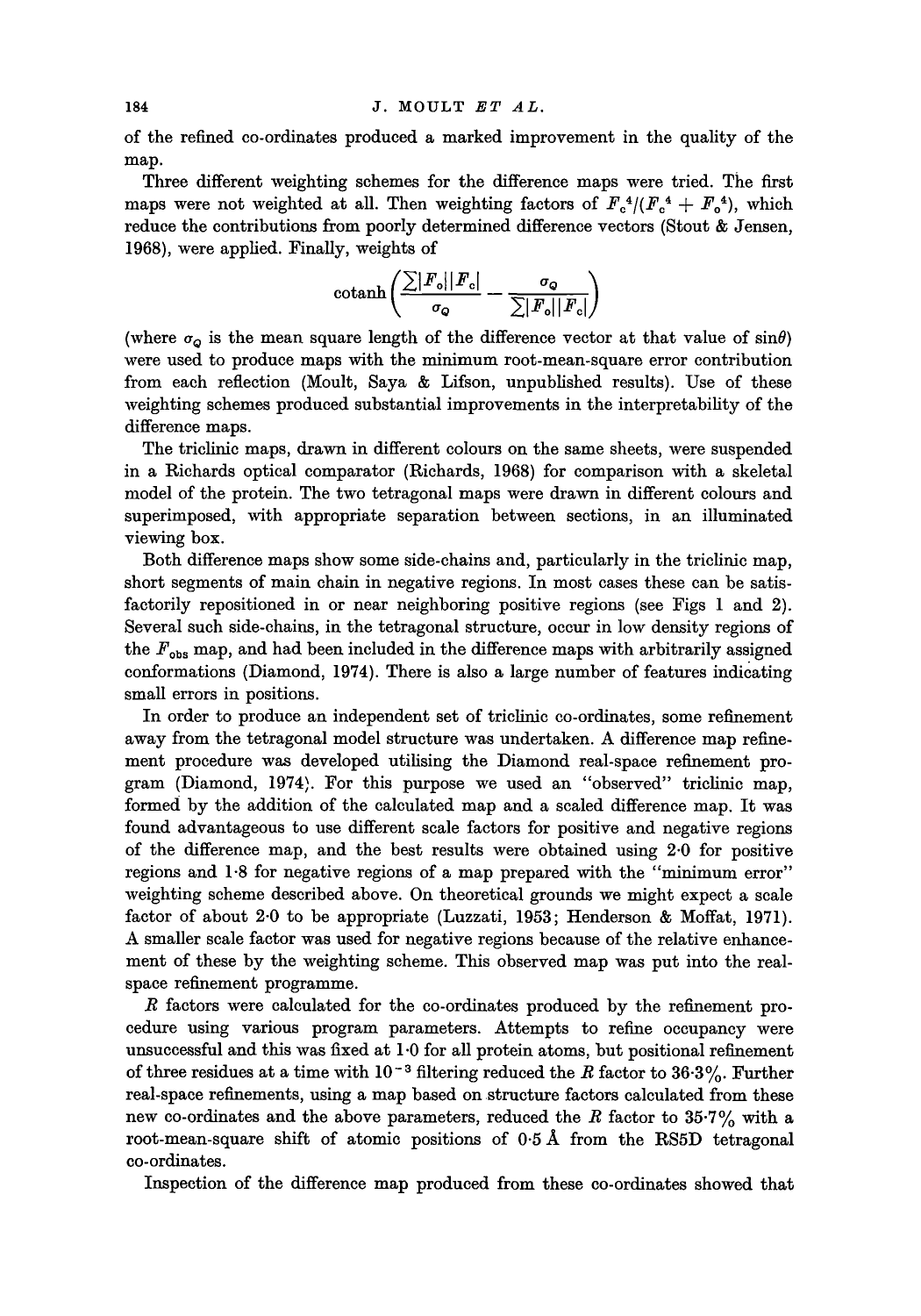

FIG. 1. Superposition of 8 sections of the triclinie difference map indicating shifts from the tetragonal co-ordinates in the positions of residues Arg61 and Argl4 in neighbouring molecules, which relieve short contacts between them. Positive and negative contours are shown as solid and dotted lines, respectively, and correspond to intervals of 0.33 e/ $\AA^3$  beginning at 0.45 e/ $\AA^3$ . The M2 co-ordinates, from which calculated structure factors were obtained, are indicated as primed positions (e.g.  $Cy'14$ ) and joined by dashed lines, whereas positions refined with the aid of the difference map are shown without primes (e.g.  $Cy14$ ) and joined by full lines. Part of the main chain at residues 10 and 11 is also shown as an example of features which fall in clear regions of the difference map and whose positions were unchanged. The positions of  $C\beta$  and  $C\gamma$  of both Arg61 and Argl4 were improved by the real-space refinement program, whereas atoms from C8 onwards were first adjusted manually. Peaks A and B indicate ions or water molecules. They also appear in a difference map calculated from TRIC3 co-ordinates in which the region around Argl4 and Arg61 is clean.

shifts up to about  $0.8~\text{\AA}$  were produced successfully, but larger shifts were not, and manual intervention was therefore necessary for the inclusion of these. Accordingly, new positions for the side-chains Argl4, Arg61, Arg73, Arg125 and Arg128 were estimated from the difference map and put into a further round of real-space refinement. This gave a set of co-ordinates, TRIC3, corresponding to an R factor of  $35.0\%$ . Additional iterations of the entire refinement procedure, using various scale factors, filtering and lengths of chain segments refined at one time, failed to reduce the  $R$ factor further. The final list of TRIC3 co-ordinates is to be deposited with the Protein Data Bank.

In order to test the superiority of the combination of maps used over the more obvious choice, an attempt was also made to refine the map obtained from the observed tricllnic structure amplitudes and phases derived from the rotated RS5D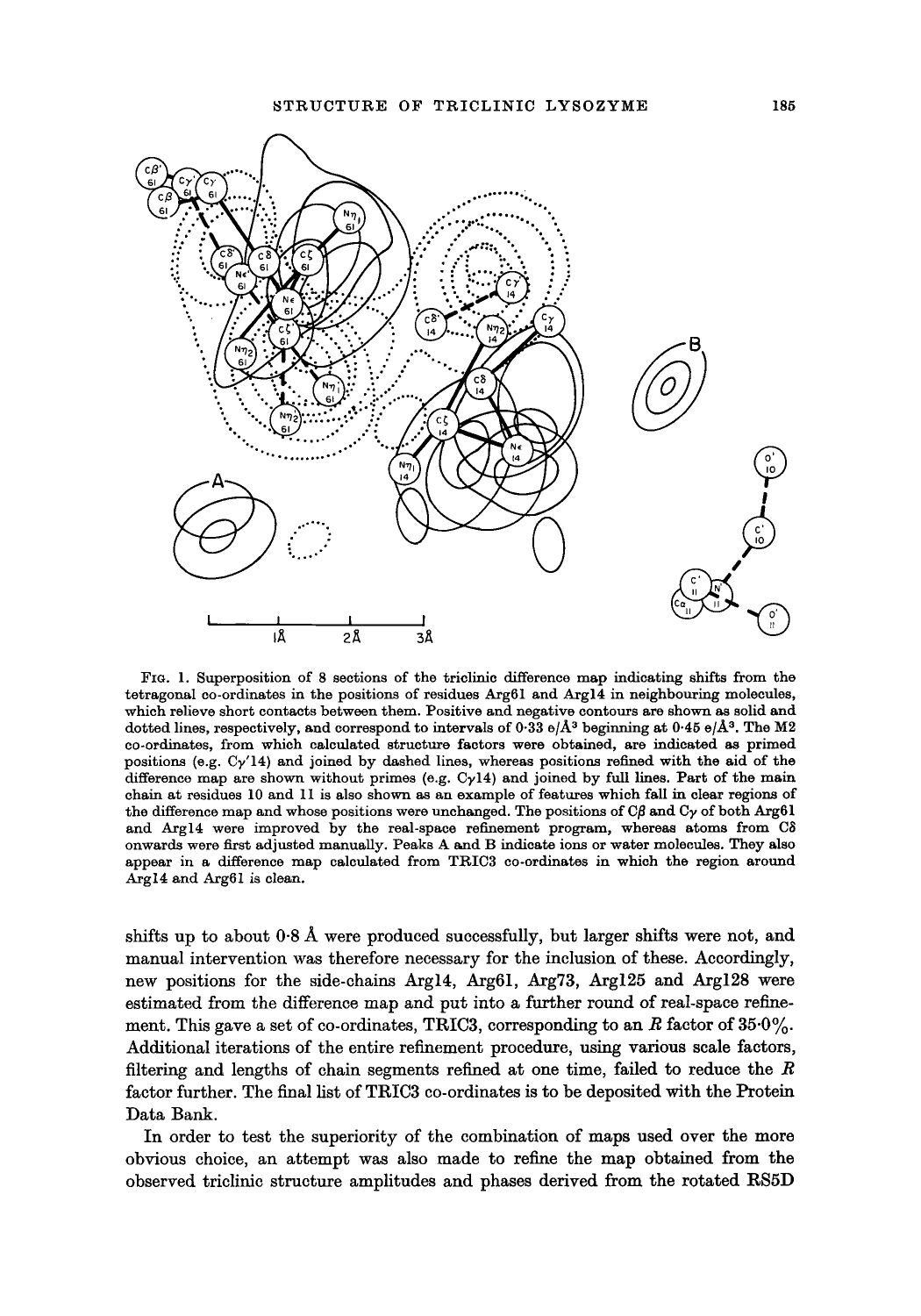

FIG. 2. Superposition of 10 sections of the triclinic difference map indicating shifts from the tetragonal co-ordinates in the positions of Lysll6 and Trp111. Lysll6 is involved in several intermolecular contacts (cf. Table 4) and a salt bridge with the  $NO<sub>3</sub>$  counter ion (peak A in Fig.). Lys116 shields Trp111 from the solution in both structures and their positions therefore apparently change in conjunction. Positive and negative contours are shown as solid and dotted lines, respectively, and correspond to intervals of 0.33 e/ $\AA^3$ , beginning at 0.45 e/ $\AA^3$ . The M2 co-ordinates, from which structure factors were obtained, are indicated as primed positions (e.g. C8'116) and joined by dashed lines, whereas positions refined with the aid of the difference map by the realspace refinement programme are shown without primes (e.g. C8116) and joined by full lines. Parts of residues, Asn74 and Asn77, which are involved in the intermoleeular contacts, directly or through the salt bridge, are also shown. They fall in a clean region of the difference map and their positions were almost unchanged after refinement. Asn 65 is also involved in the same kind of contacts, but falls in a fairly noisy part of the map and was still not very well-defined after the real-space refinement. Argl12 in the triclinic structure differs from the assigned tetragonal conformation only slightly at the guanidinium end, and the 2 positions are shown in the Figure. Peak A represents a  $NO_3^-$  ion and peaks B and C probably indicate water positions. These 3 peaks all appear in the difference map calculated with the TRIC3 co-ordinates.

Note that the positive contours near the tetragonal positions of Lys116 and Trp111 only indicate the directions in which these residues were moved by the refinement and not their final positions. The TRIC3 difference map is completely clean in the neighbourhood of these residues.

186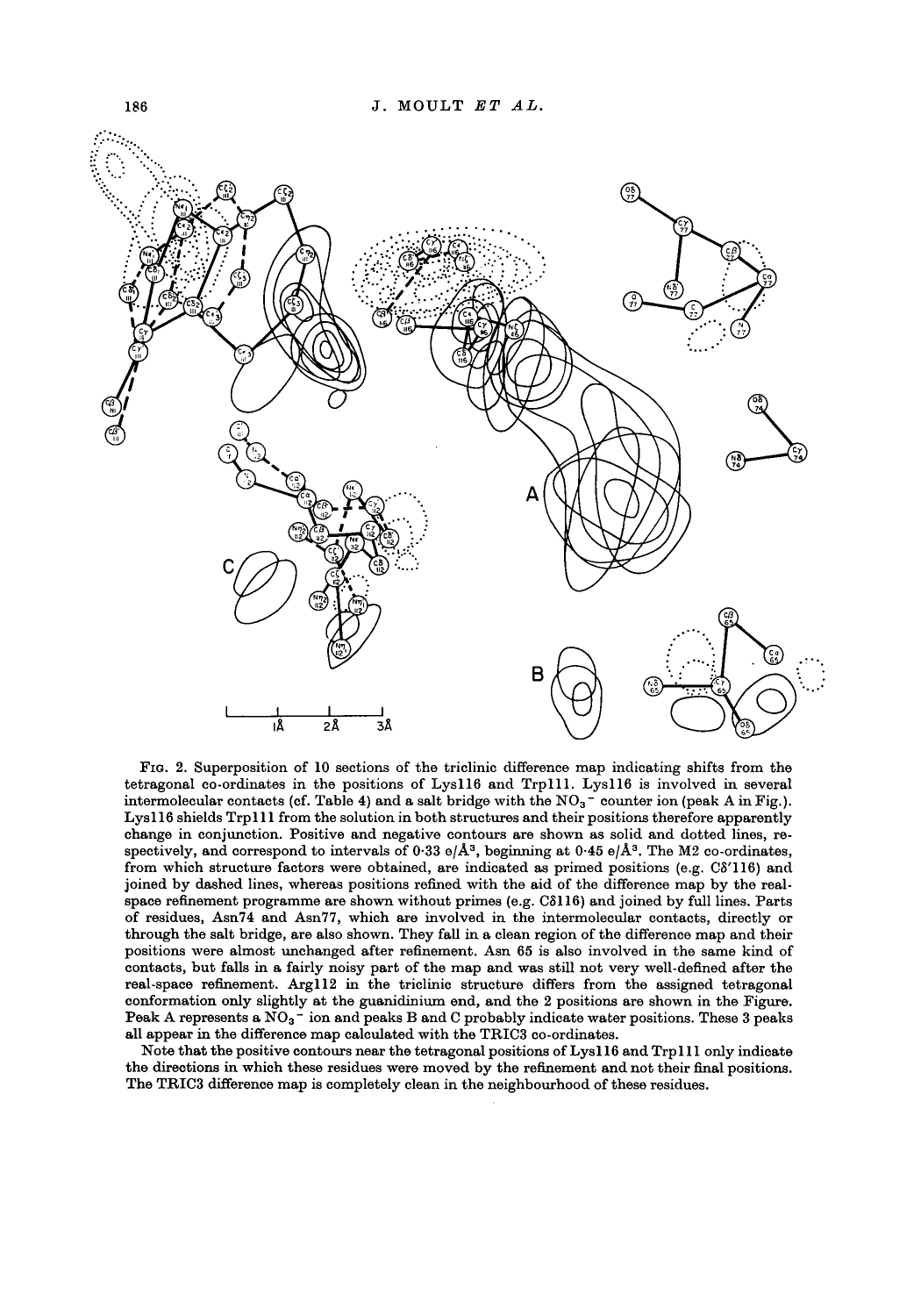co-ordinates. The same real-space refinement program, with  $10^{-3}$  filtering, was used in successive cycles. After the first one the R factor dropped to  $39.4\%$ , and after three more it fell to  $38.8\%$ . It would therefore appear that the use of the sum of a calculated map and a scaled difference map increases the power of the real-space refinement procedure. We have since learned that a similar difference map real-space refinement procedure has been used very successfully for the refinement of pancreatic trypsin inhibitor (Deisenhofer & Steigemarm, 1975) and the power of difference maps for protein structure refinement, though used in a different way, has also been demonstrated in the case of rubredoxin (Watenpaugh *et al.,* 1973).

After refinement of the trielinic structure, and investigation of some uncertain features in the tetragonal structure, a detailed comparison of the two was made on a residue-by-residue basis. A list of the principal differences between the conformations is given in Table 3.

Both difference maps were searched systematically, using a computer program to produce a list of co-ordinates of all peaks with heights greater than 2.2 standard deviations. A standard deviation was calculated for the difference maps as

$$
\left(\sum_{i=0}^N \rho_i^2/N\right)^{\frac{1}{2}},
$$

where  $\rho_i$  is the density at a grid point, and N is the number of grid points in the map. This method tends to overestimate the standard deviation if there is a large number of meaningful peaks, so instead of using the common 3a cut-off we made an empirical choice of  $2.2\sigma$ , which led to the lowest R value.

Those peaks, not accounted for by shifts of the protein, were examined in terms of their environments to see if they might be water molecules. All but three were found to be reasonably located, and inclusion of these solvent co-ordinates, with occupancies estimated from peak heights, in a new calculation of structure factors for the triclinic form reduced the R value from  $35.0\%$  to  $33.8\%$ .

The tetragonal  $F_{\text{obs}}$  map shows a number of peaks in the solvent region which do not correspond to peaks in the difference map. To test their significance, the co-ordinates of 30 such peaks chosen at random were incorporated in the list of RSSD atomic co-ordinates as water molecules and a new difference map produced from these. This map had holes at all positions of the added peaks, indicating that these features in the  $F_{obs}$  map were in fact spurious. This conclusion was also supported by the fact that inclusion of the additional water positions increased the R factor from  $34.9\%$  to  $36.3\%$ .

#### **5. Results and Discussion**

The basis of this work has been the comparison of similar structures using a difference map calculated from an imperfect model of one of them. This technique has been very successful in establishing the detailed conformational differences between the two structures, although there would clearly be a level of dissimilarity between the structures and the model beyond which the map would be uninterpretable. Even the quite modest improvements in the model resulting from the refinement of the two structures causes a very marked improvement in the quality of the maps. At this level of disagreement between structure and model a weighting scheme can also do much to improve the quality of the difference maps.

The difference map for tetragonal lysozyme has served to clarify some aspects of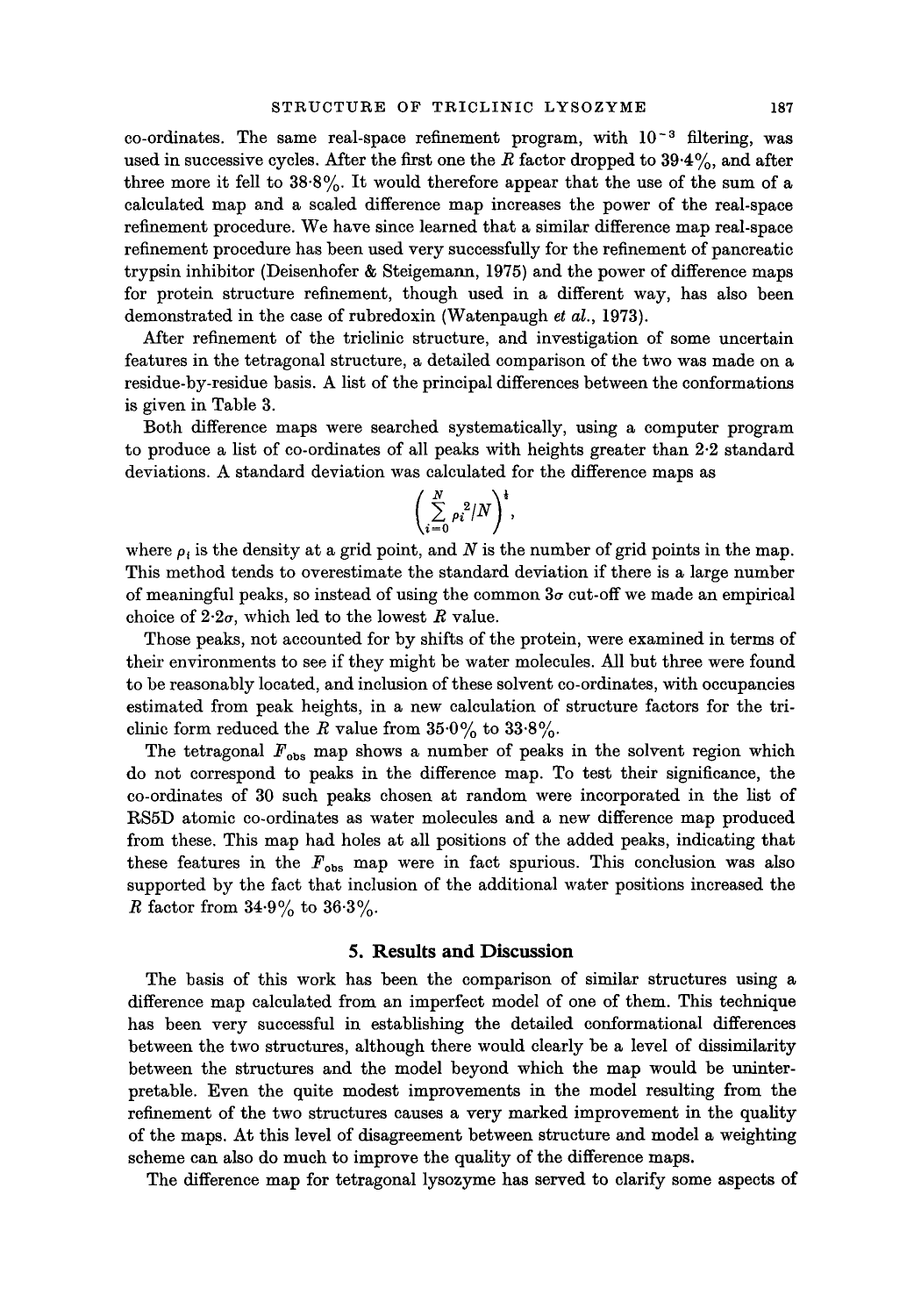# *TABT,~, 3*

# *Conformational differences between triclinic and tetragonal forms of lysozYme*

| Amino<br>acid               | Description                                                                                                                                                                                                                                                                                                                                                                                                                                                                    |                                                                                          | Intermolecular<br>interactions<br>Triclinic Tetragonal                                                          |
|-----------------------------|--------------------------------------------------------------------------------------------------------------------------------------------------------------------------------------------------------------------------------------------------------------------------------------------------------------------------------------------------------------------------------------------------------------------------------------------------------------------------------|------------------------------------------------------------------------------------------|-----------------------------------------------------------------------------------------------------------------|
| Argõ                        | Conformation of guanidinium group somewhat different in<br>the two crystal forms, though intramolecularly hydrogen-<br>bonded to Trp123 CO and Arg125 CO in both cases. In<br>triclinic structure, guanidinium group also connected by<br>several solvent bridges to 101-103 region.                                                                                                                                                                                           |                                                                                          |                                                                                                                 |
| Lys13                       | Makes intramolecular salt bridge to terminal carboxyl in<br>both crystal forms, but more extended side-chain in tetra-<br>gonal form also allows intermolecular interaction with ter-<br>minal carboxyl of dyad-related molecule. In triclinic form,<br>side-chain curled around making good intramolecular<br>hydrophobic contacts with Leu25 and Leu129.                                                                                                                     |                                                                                          | Leu129<br>(60)                                                                                                  |
| Arg14                       | Triclinic side-chain close to Ala10 and Ala11 with hydrogen-<br>bond from $N_{\varepsilon}$ to Ala10 CO. Differs markedly from tetragonal<br>conformation which would imply short intermolecular con-<br>tacts with $Arg61$ (see Fig. 1).                                                                                                                                                                                                                                      | ${\tt Asp48}$<br>(10)<br>Arg61<br>(11)<br>$_{\rm Asn37}$<br>(13)                         | Ala10<br>(56)<br>Arg128<br>(57)                                                                                 |
| Lys33                       | End of side-chain in triclinic form closer to Trp123. Though<br>this residue makes no direct intermolecular contacts in either<br>crystal form, the terminal $N\zeta$ participates in intermolecular<br>solvent bridges in both cases.                                                                                                                                                                                                                                         |                                                                                          |                                                                                                                 |
| Phe38                       | Side-chain in triclinic structure twisted by some 30° about<br>$C_a-C_\beta$ and $C_\beta-C_\gamma$ bonds relative to tetragonal conforma-<br>tion, thus avoiding short intermolecular contacts with Arg73.                                                                                                                                                                                                                                                                    | Arg73<br>(30)                                                                            |                                                                                                                 |
| Gln41                       | In tetragonal form this residue lies in the dimer contact<br>region and participates in many intermolecular contacts and<br>solvent bridges. In triclinic form the terminal amide is<br>oriented differently with an intermolecular hydrogen-bond<br>from $N_{\varepsilon}$ to Gln121.                                                                                                                                                                                         | Gln121<br>(19)                                                                           | Asn65<br>(47)<br>Asp66<br>(49)<br>Cys80<br>(53)<br>Ser81<br>(54)                                                |
| $\bf{Asn44}$<br>to<br>8er50 | This region, which is part of a $\beta$ loop, has a different main-<br>chain conformation in the two crystal forms. In both<br>structures there are several, but different, intermolecular<br>contacts, and they also differ in some of their intramolecular<br>hydrogen-bonding; whereas the tetragonal form has an<br>Asn46 NH to Ser50 CO connection, the triclinic has hydro-<br>gen-bonds from Thr47 CO to Gly49 NH and from Gly49 CO<br>to Throy $\mathbf{U}_{\gamma}$ . | Glu7<br>(8)<br>Glu7<br>(9)<br>Arg14<br>(10)<br>$\mathtt{Asn77}$<br>(17)<br>Asn77<br>(18) | Gly126<br>(43)<br>C <sub>ys127</sub><br>(44)<br>Arg128<br>(45)<br>Asn44<br>to<br>Arg45<br>(46)<br>Arg68<br>(52) |
| Arg61                       | Whereas in the tetragonal form this side-chain is fairly ex-<br>tended and makes no intermolecular contacts, in the triclinic<br>structure it is folded back with its guanidinium group inter-<br>acting intermolecularly with Arg14 (see Fig. 1) and intra-<br>molecularly with $O_{\delta}$ of Asp48 and N <sub><math>\delta</math></sub> of Asn59.                                                                                                                          | Arg14<br>(11)                                                                            |                                                                                                                 |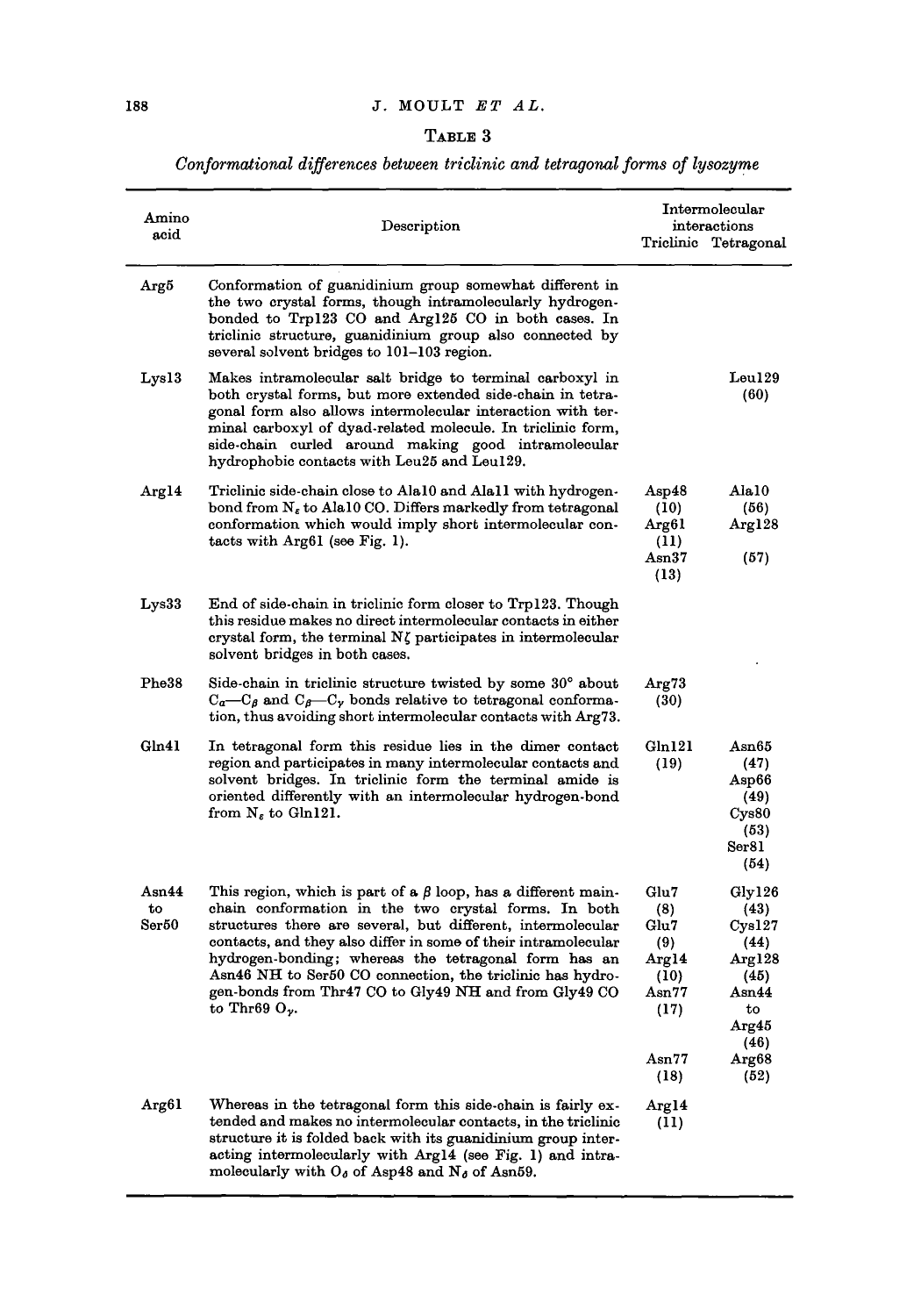| Amino<br>acid | Description                                                                                                                                                                                                                                                     |                                                                                     | Intermolecular<br>interactions<br>Triclinic Tetragonal                                 |
|---------------|-----------------------------------------------------------------------------------------------------------------------------------------------------------------------------------------------------------------------------------------------------------------|-------------------------------------------------------------------------------------|----------------------------------------------------------------------------------------|
| Arg73         | Different side-chain conformations in the two crystal struc-<br>tures. In the triclinic form the side-chain makes many inter-<br>molecular contacts and differs from a standard extended<br>conformation by a rotation of some 90° about the $C_a-C_a$<br>bond. | Val <sub>2</sub><br>(27)<br>Phe3<br>(28)<br>$_{\rm Asn37}$<br>(29)<br>Phe38<br>(30) | Asn37<br>(61)                                                                          |
| Trp111        | Somewhat different conformations in tetragonal and tri-<br>clinic forms. Side-chain has intramolecular contacts with<br>Lys116, which shields it from solvent, in both structures (see<br>Fig. $2$ ).                                                           |                                                                                     |                                                                                        |
| Asn113        | Different intermolecular contacts and different side-chain<br>conformations in the two structures. Closer to Arg114 side-<br>chain in triclinic form.                                                                                                           | Pro79<br>(5)<br>Ser <sub>81</sub><br>(6)                                            | Gly102<br>(37)<br>Asn103<br>(38)<br>Gly104<br>(39)<br>Asn106<br>(40)<br>Lys116<br>(41) |
| Arg $114$     | Different intermolecular contacts and different side-chain<br>conformations in the two structures. Closer to Phe34 and<br>Cys115 in triclinic form.                                                                                                             | Gly16<br>(14)<br>Asp18<br>(15)<br>Tyr20<br>(16)                                     | Gly22<br>(34)<br>Tyr23<br>(35)                                                         |
| Lys116        | Different intermolecular contacts and different side-chain<br>conformations in the two structures. Shields Trp111 from<br>solvent, and is hydrogen-bonded from N to Asn106 $N_{\delta}$ in<br>both forms, but closer to Arg112 in triclinic form (see Fig. 2).  | Asn77<br>(1)<br>Ilu78<br>(2)                                                        | Asn113<br>(41)                                                                         |
| Arg128        | Different intermolecular contacts and very different side-<br>chain conformations in the two crystal forms. In triclinic<br>structure side-chain unextended with hydrogen bonds from<br>$N\eta$ to Gly126 CO and Cys6 S <sub>y</sub> .                          | Val109<br>(12)<br>Asp101<br>(33)                                                    | Thr47<br>(45)<br>Arg14<br>(57)<br>His15<br>(58)<br>Gly16<br>(59)                       |
|               | The intermolecular interactions are described in Tables 4<br>(triclinic) and 5 (tetragonal) with the serial numbers given                                                                                                                                       |                                                                                     |                                                                                        |

**TABLe.** *3--continued* 

here in parentheses. We have used the standard IUPAC-IUB (1970) notation for amino acids and individual atoms.

We have not included in this table several conformational features which differ appreciably in the co-ordinates reported for the two crystal forms, but are not well-defined in one or other structure as judged by the electron-density difference maps. Notable among these are the regions of main chain around Pro70-Ser72 and Aspl01-Asnl03 and the sidechains of Arg21, Arg68 and Arg125.

As we are unable to distinguish between terminal O and N atoms in side-chains of Asn and Gln, we have designated them arbitrarily in Tables 3, 4 and 5.

Reference to stereodiagrams of the tetragonal structure (Imoto et al., 1972) may be helpful in visualizing the conformational differences described in this Table.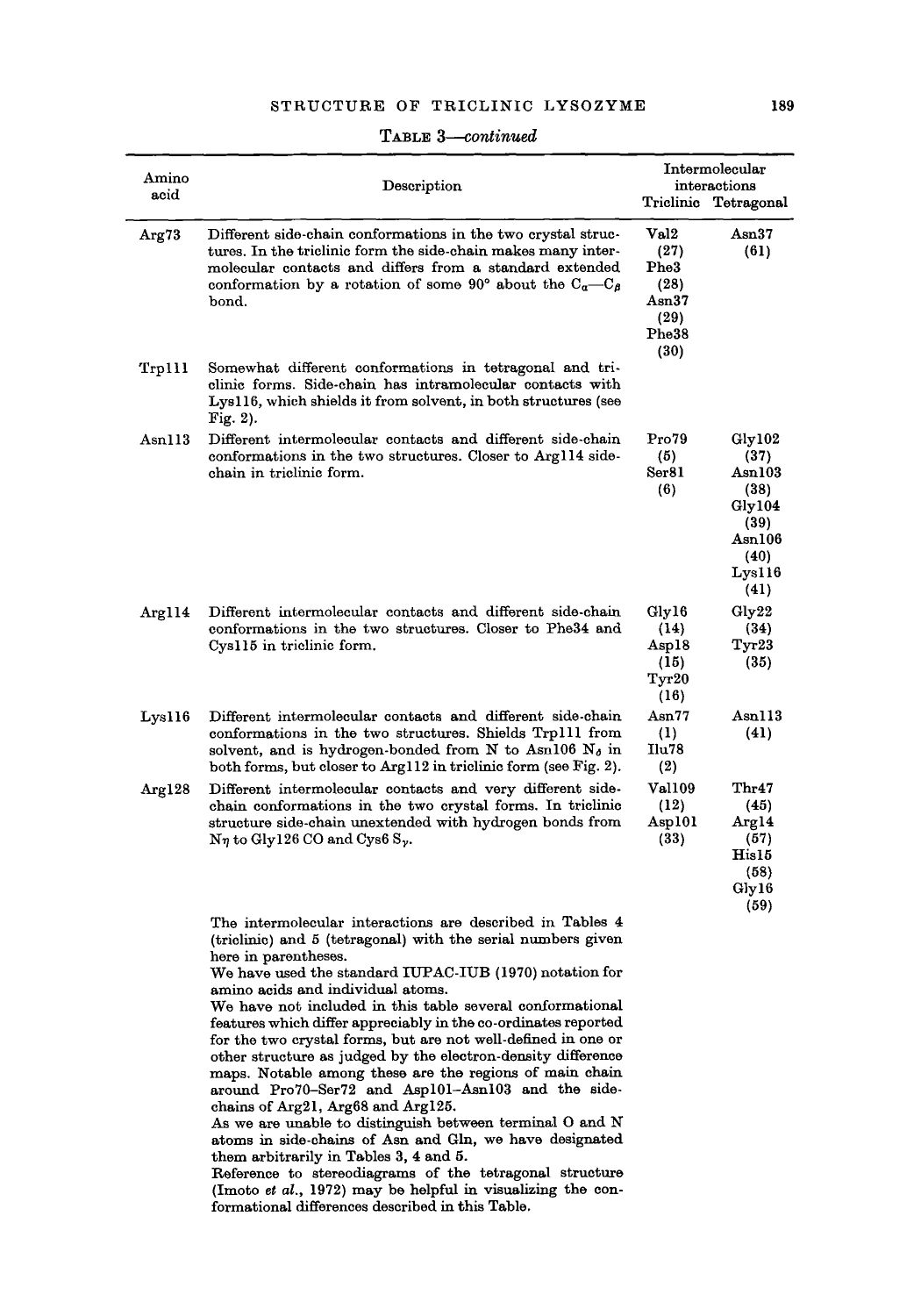the structure. These include the locations of solvent molecules and the conformations of several side-chains, most of which were not well defined in the  $F_{obs}$  map (Imoto et al., 1972) and had consequently been refined from arbitrarily assigned standard conformations (Diamond, 1974). Some of these, including Aspl8 and Argll2, lie in clean regions of the difference map and are evidently close to the assigned conformations. Some others lie partly in strongly negative regions and apparently require further refinement. This would be outside the scope of this work, but in comparing the triclinic and tetragonal conformations (see Table 3), we have noted such uncertain features and also considered alternative conformations for Arg73, Arg128 and the guanidinium group of Arg61 which fit into positive regions of the tetragonal difference map.

A difference map for triclinic lysozyme was used (as described in Structure Analysis and Refinement) for the real-space refinement procedure, which has been developed for refinement against  $F_{obs}$  maps (Diamond, 1974). This appears to be a most promising way of refining protein structures without being tied to phases derived from the isomorphous derivatives.

It has been estimated that the real-space refinement of lysozyme has led to coordinates of well-defined features having an accuracy of better than 0.2 A (Diamond, 1974). This should be true of much of the molecule, but there are several regions, corresponding to unclear portions of the difference maps, where the errors may be appreciably larger, and for a few poorly defined side-chains, errors in some coordinates probably exceed  $1 \text{ Å}$ . We have compared the accuracy of the two structure determinations by calculating the normalized  $R$  factor:

$$
R_{\rm n} = \frac{\sum ||F_{\rm o}|/|\bar{F}_{\rm o}| - |F_{\rm c}|/|\bar{F}_{\rm o}|}{\sum |F_{\rm o}|/|\bar{F}_{\rm o}|},
$$

where  $|\bar{F}_{o}|$  and  $|\bar{F}_{c}|$  are averaged values for each range of sin $\theta$  (Srinivasan & Ramachandran, 1965).  $R_n$  is 36% for the triclinic structure and 34% for the tetragonal, both at 2.5 Å resolution, and the  $R_{n}$  values show similar variations with sin  $\theta$ , which indicates that the two structures are similar regarding distribution of errors and omission of scattering matter (Moult, Saya & Lifson, unpublished data).

Analyses of the maps have shown that the conformations of the lysozyme molecule in the two crystal forms are very similar, and, in fact, the root-mean-square difference in co-ordinates of corresponding backbone atoms is only  $0.5~\text{\AA}$ . We have found no appreciable differences in the internal portion of the molecules, but there are considerable conformational variations, involving regions of main chain as well as side-chains, on the surface. These apparently arise from the different modes of packing in the two crystal forms causing different regions of the protein to be involved in intermolecular contacts.

Table 3 describes the differences in conformation between the two crystal forms and the location of intermolecular contacts. Intramolecular interactions are also mentioned in some cases, particularly where they differ in the two forms, but for the most part we have not repeated the extensive description of these which have already been reported (Blake *et al.,* 1967a; Browne *et al.,* 1969; Imoto *et al.,* 1972). More details of the intermolecular contacts are given in Tables 4 and 5.

The lysozyme molecules are more closely packed in the triclinic than in the tetragonal crystals (Steinranf, 1959), and there are more intermolecular contacts in the former (cf. Tables 4 and 5). This probably accounts for the apparent temperature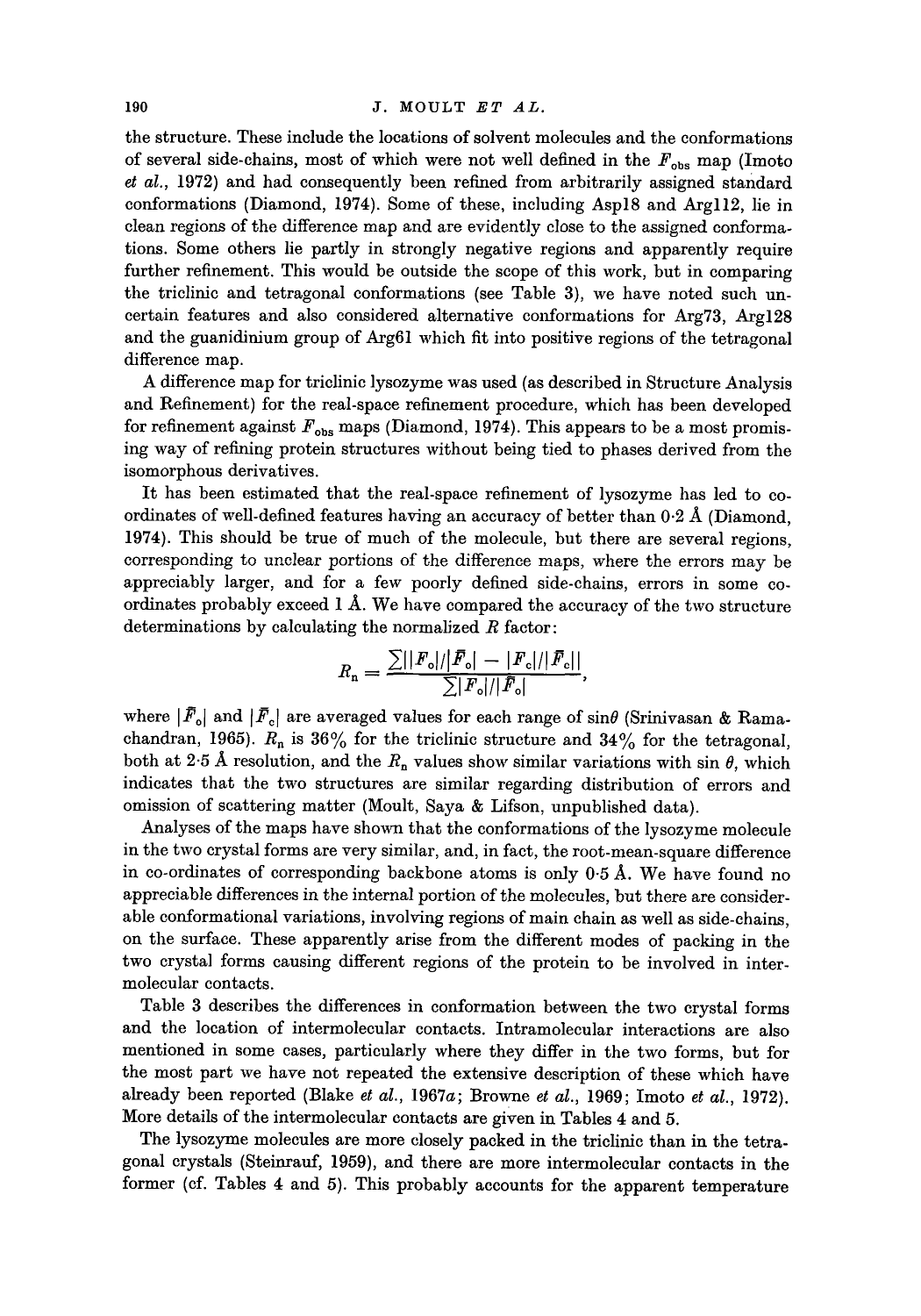| Ref. no.       | Molecule A atoms                                                                                                             |                                                                      | Distances<br>(A) |
|----------------|------------------------------------------------------------------------------------------------------------------------------|----------------------------------------------------------------------|------------------|
|                |                                                                                                                              | Molecule B atoms                                                     |                  |
|                |                                                                                                                              | $(x + 1, y + 1, z)$                                                  |                  |
| 1              | Asn $770$                                                                                                                    | Lysll6 $C_{\gamma}$ , $C_{\epsilon}$                                 | 3.7, 3.5         |
| $\overline{2}$ | Πu78 Cδ1                                                                                                                     | Lys1160                                                              | 3.6              |
| 3              | $\rm Ilu78$ C $\delta$ l                                                                                                     | Gly117 C, O, C $\alpha$                                              | $3.1 - 3.7$      |
| 4              | Pro79 $C_{\gamma}$                                                                                                           | Argl $120$                                                           | $3-6$            |
| 5              | Pro79 $C\beta$ , $C\gamma$                                                                                                   | Asn113, $C$ , $O$                                                    | $3.3 - 3.8$      |
| 6              | Ser $810y$                                                                                                                   | Asn113, O                                                            | 3.7              |
| 7              | Ala82 $C\beta$                                                                                                               | Thr118 $C_{\gamma}2$                                                 | $3-7$            |
|                |                                                                                                                              | Molecule C atoms                                                     |                  |
|                |                                                                                                                              | $(x + 1, y, z + 1)$                                                  |                  |
| 8              | Glu7 C $\beta$ , C $\gamma$ , C $\delta$ , O $\epsilon$ 1, O $\epsilon$ 2                                                    | Thr47 C, C $\alpha$ , C $\beta$ , O $\gamma$ 1, C $\gamma$ 2         | $2.9 - 4.0$      |
| 9              | Glu7 $O\epsilon^2$                                                                                                           | Asp48 N                                                              | 3·6              |
| 10             | Arg14 Cζ, Nη1, Nη2                                                                                                           | Asp48 O, C $\beta$ , C <sub><math>\gamma</math></sub> , N $\delta$ 2 | $2 - 3 - 9$      |
| 11             | Arg14 Cβ, Cγ, Cδ, Nε, Cζ, Nηl, Nη2                                                                                           | Arg61 Cô, N $\epsilon$ , Cζ, N $\eta$ 1, N $\eta$ 2                  | $2.7 - 3.8$      |
| 12             | Arg128 $C_{\gamma}$                                                                                                          | Val109 $C_{\gamma}2$                                                 | 3.8              |
|                |                                                                                                                              | Molecule D atoms                                                     |                  |
|                |                                                                                                                              | $(x + 1, y, z)$                                                      |                  |
| 13             | Arg14 O                                                                                                                      | $Asn37 N\delta2$                                                     | 3·5              |
| 14             | $Gly16$ O                                                                                                                    | Arg114 Cζ, Nη1, Nη2                                                  | $2.9 - 3.2$      |
| 15             | Asp18 O                                                                                                                      | Argll4 $N_{\eta}$ 2                                                  | $3-1$            |
| 16             | $Tyr20 \text{ C}\alpha$ , C $\beta$ , C $\gamma$ , C $\delta$ 1, C $\epsilon$ 1                                              | Argll4 Cζ, $Nηl$                                                     | $2.8 - 3.8$      |
| 17             | Asn77 Nδ2                                                                                                                    | Arg45 O, $C_{\gamma}$                                                | 3.0, 2.9         |
| 18             | Asn77 $N\delta2$                                                                                                             | $Asn46$ O                                                            | 3·5              |
|                |                                                                                                                              | Molecule E atoms                                                     |                  |
|                |                                                                                                                              | $(x, y + 1, z)$                                                      |                  |
| 19             | Gln41 N€1                                                                                                                    | $Gln121\ N_{\epsilon}1$                                              | 2.8              |
| 20             | Asp66 C, O, C $\alpha$                                                                                                       | Arg21 Cζ, Nη2                                                        | $2 - 2 - 3 - 7$  |
| 21             | Arg68 Cζ, Nη1, Nη2                                                                                                           | Tyr23 C $\zeta$ , O $\eta$                                           | $2-6-3-8$        |
| 22             | $Arg68 N_{\eta}l$                                                                                                            | Asn103 <sub>o</sub>                                                  | $3-7$            |
| 23             | $Arg68C\zeta$                                                                                                                | Asn106 Nδ2                                                           | $3-6$            |
| 24             | Ser81 $O$ , $C\beta$                                                                                                         | $Asn19 N\delta1$                                                     | 3.3, 3.7         |
| 25             | Ser81 CB                                                                                                                     | Gly22 $Ca$                                                           | 3.9              |
| 26             | Leu84 $C\beta$                                                                                                               | Asn19 Nδ1                                                            | 3·6              |
|                |                                                                                                                              | Molecule F atoms                                                     |                  |
|                |                                                                                                                              | $(x, y, z + 1)$                                                      |                  |
| 27             | Val $2O, C\gamma$ l                                                                                                          | Arg73 $C_{\gamma}$ , Cδ, Nε, Cζ                                      | $2.7 - 3.6$      |
| 28             | Phe3 C, O                                                                                                                    | Arg73 Cδ, Nε, Cζ, Nη1, Nη2                                           | $2-2-3-7$        |
| 29             | Asn37 O                                                                                                                      | Arg73 N <sub>2</sub>                                                 | $3-2$            |
| 30             | Phe38 C $\beta$ , C <sub><math>\gamma</math></sub> , C <sub><math>\delta</math>2</sub> , C <sub><math>\epsilon</math>2</sub> | Arg73 Cζ, Nη1, Nη2                                                   | $2.0 - 3.8$      |
| 31             | Arg1250                                                                                                                      | Asp101 O                                                             | $3 - 5$          |
| 32             | Gly126 C, C $\alpha$                                                                                                         | Aspl01 C, O                                                          | $2.6 - 3.8$      |
| 33             | Arg128 Cζ, Nη1, Nη2                                                                                                          | Asp101 $Ca, O\delta$                                                 | $3.2 - 3.7$      |

## *Intermolecular contacts in triclinic lysozyme*

The Table lists all intermolecular carbon-carbon contacts up to  $4.0~\text{\AA}$  and contacts between other atoms up to 3-7 A. The contacts are grouped according to the pairs of molecules which they connect. Locations of residues Arg21, Arg45, Arg68, Arg73, Asp101 and Gln121 are not welldefined.

As we are unable to distinguish between terminal O and N atoms in side-chains of Asn and Gln, we have designated them arbitrarily in Tables 3, 4 and 5.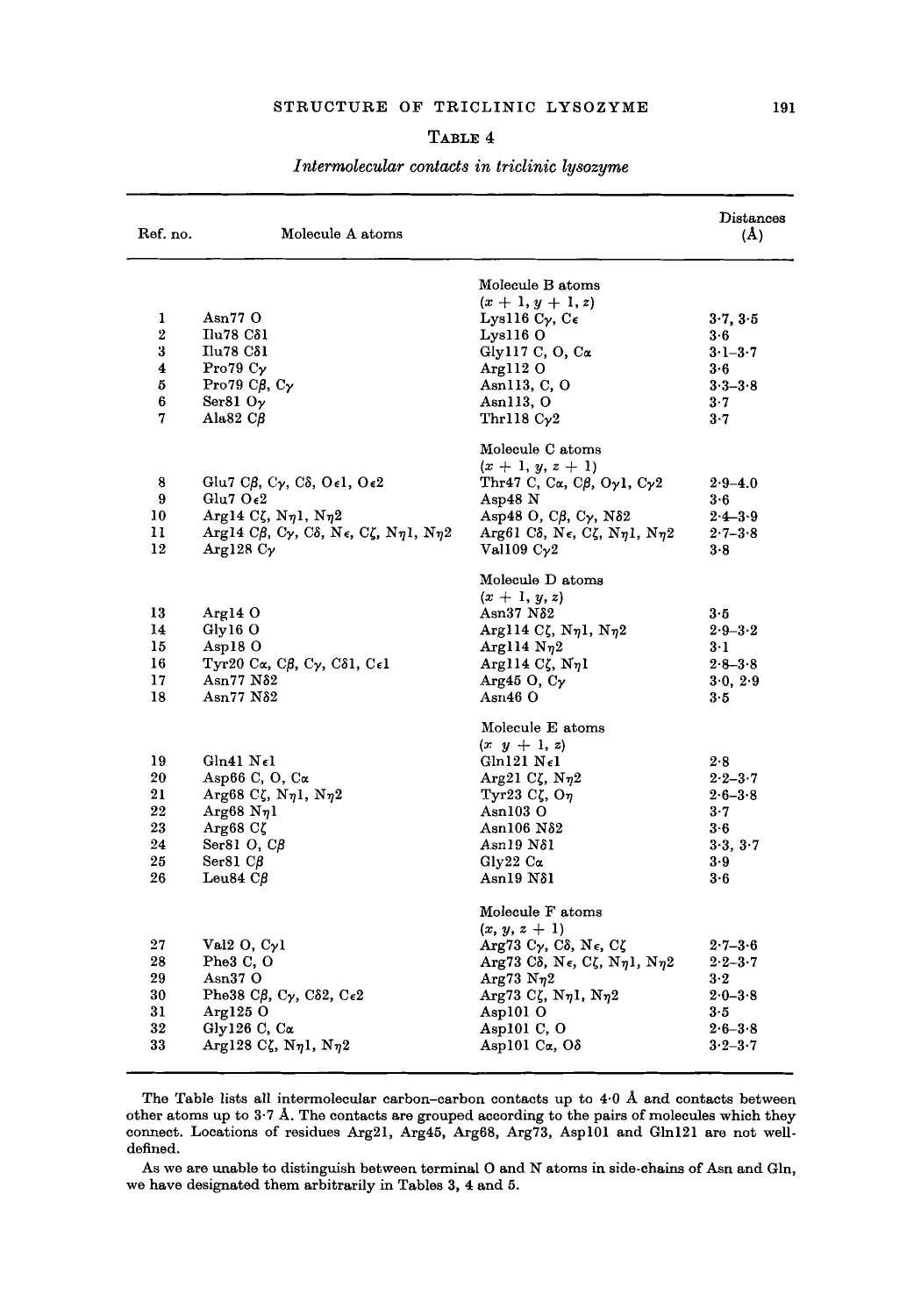*Intermolecular contacts in tetragonal lysozyme* 

| Ref. no.                                                 | Molecule A atoms                                                                                                                                                                                                                                             |                                                                                                                                                                                                                                                                                                                            | Distances<br>(A)                                                                                                     |
|----------------------------------------------------------|--------------------------------------------------------------------------------------------------------------------------------------------------------------------------------------------------------------------------------------------------------------|----------------------------------------------------------------------------------------------------------------------------------------------------------------------------------------------------------------------------------------------------------------------------------------------------------------------------|----------------------------------------------------------------------------------------------------------------------|
| 34<br>35<br>36<br>37<br>38<br>39<br>40<br>41             | Gly $22 \,$ C, O<br>Tyr23 Cα, Cγ, Cδ1, Cε1, Cζ, Oη<br>Gly102 O<br>Gly102O<br>Asn103 C, O, C $\alpha$<br>Glv104 N<br>Asn106 $C_{\gamma}$ , N $\delta$ 2<br>Lys116 $C_{\epsilon}$ , NZ                                                                         | Molecule B atoms<br>(related by 4 <sub>3</sub> axis)<br>Arg114 Nn1<br>Argl14 Cδ, Νε, Cζ, Νηl<br>Argll2 $N_{\eta}$ 2<br>Asn113 Cγ, Nδ1, Nδ2<br>Asn113 $C_{\gamma}$ , N $\delta$ 1, N $\delta$ 2<br>$Asn113 N\delta2$<br>Asn113 C, O, C $\alpha$ , C $\beta$<br>Asn113 O                                                     | 3.8, 3.0<br>$3.0 - 3.8$<br>3.7<br>$3.0 - 3.7$<br>$3.3 - 3.8$<br>3.3<br>$2.7 - 3.6$<br>3.3, 2.9                       |
| 42<br>43<br>44<br>45                                     | Gln121 C $\delta$ , N $\eta$ 2<br>$Gly126$ O<br>$Cys127$ O<br>Arg128 Cγ, Cδ, Nε                                                                                                                                                                              | Molecule C atoms<br>(related by 2-fold screw axis)<br>Trp62 $C_{\epsilon}$ 1<br>Thr47 $O_{\gamma}$<br>Asp48 C $\alpha$ , C $\beta$<br>Thr47 C, O                                                                                                                                                                           | 3.4, 4.0<br>$3 \cdot 1$<br>3.7, 3.3<br>$3 - 0 - 3 - 9$                                                               |
| 46<br>47<br>48<br>49<br>50<br>51<br>52<br>53<br>54<br>55 | Arg45 Nn1<br>Asn $65$ C, O<br>Asp $66$ O<br>Asp66 C, O, C $\alpha$<br>Gly67 C, O<br>Arg68 Cζ, $N_{\eta}$ 1, $N_{\eta}$ 2<br>Arg68 $N_{\eta}$ 1<br>Cys80 N, C, C $\alpha$ , C $\beta$<br>Ser81 N, C $\alpha$ , C $\beta$ , O $\gamma$<br>Leu $84 \text{ C}81$ | Molecule D atoms<br>(related by 2-fold rotation axis)<br>Asn $44$ N $\delta$ 1<br>Gln41 Cô, Nel, Ne2<br>Asn $39$ N $\delta$ 2<br>Gln41 C $\beta$ , C $\delta$ , N $\epsilon$ 1<br>$Asn39 N\delta2$<br>Thr43 C, O, $0\nu$ 1<br>$Asn44 N\delta1$<br>Gln41 $N_{\epsilon}$ 2<br>Gln41 C $\delta$ , N $\epsilon$ 2<br>Leu84 C81 | $3\cdot 7$<br>$3.0 - 3.7$<br>2.9<br>$3.0 - 4.0$<br>3.6, 3.7<br>$2.9 - 3.4$<br>3·6<br>$3-3-3-7$<br>$2.8 - 4.0$<br>3.9 |
| 56<br>57<br>58<br>59<br>60<br>61                         | Arg14 $Cγ$ , $Cδ$<br>$Arg128C\delta$<br>Arg128 $C\zeta$<br>Arg128 $C\zeta$ , Nnl<br>Leul $29 \,$ C, O<br>Asn $37$ N $\delta2$                                                                                                                                | Molecule E atoms<br>(related by 2-fold rotation axis)<br>Ala $10 \text{ } C\beta$<br>Arg140<br>His15C<br>Gly16 N, $Ca$ , C<br>Lys13 $N\zeta$<br>Molecule F atoms<br>(related by translation along<br>c axis)<br>Arg73 $N_{\eta}2$                                                                                          | 3.3, 3.6<br>$3-5$<br>3·3<br>$2.3 - 3.3$<br>3.4, 3.4<br>3.2                                                           |

The Table lists all intermolecular carbon-carbon contacts up to  $4.0$  Å and contacts between other atoms up to 3.7 A. The contacts are grouped according to the pairs of molecules which they connect. Intermoleeular distances were calculated from the RS5D set of tetragonal co-ordinates (Diamond, 1974). The locations of residues Trp62, Arg73, Glnl21 and Arg128 are not well-defined.

As we are unable to distinguish between terminal O and N atoms in side-chains of Asn and Gln, we have designated them arbitrarily in Tables 3, 4 and 5.

factor being lower in the triclinic  $(B = 8)$  than in the tetragonal form  $(B = 15)$ . The strong tetragonal "dimer" interactions, which it was suggested might be maintained in solution (Blake *et al.,* 1967a), do not occur in the triclinic form. In fact, there are no intermolecular interactions common to the two structures, though mole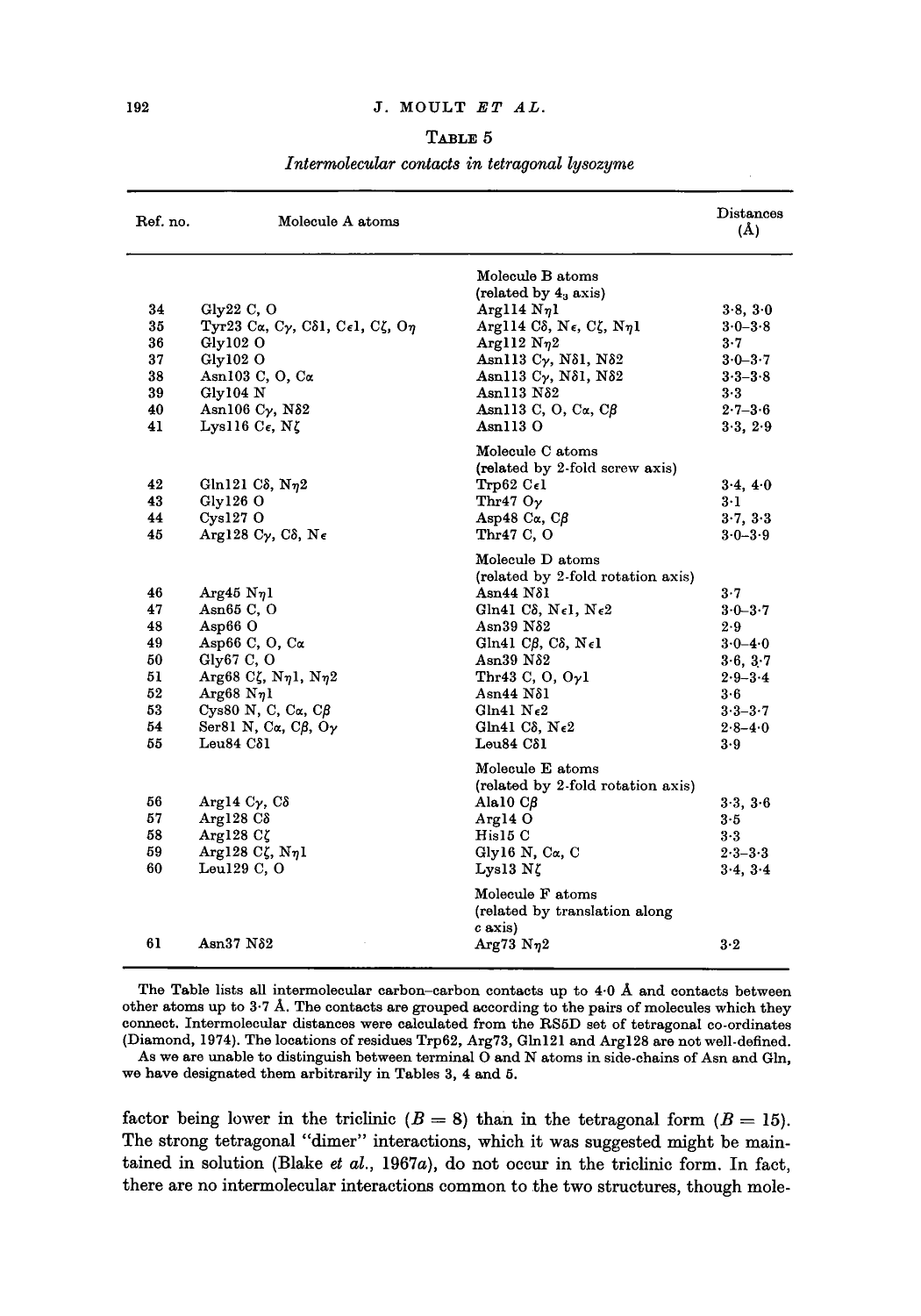cules separated by a translation along the c axis have nearly the same contacts between Arg73 and Ash37.

In several cases, long flexible side-chains have very different conformations in the two structures, and the maximum discrepancies in positions of corresponding atoms in Arg14, Lys33, Phe38, Arg61, Arg73, Arg114 and Arg128 range from  $2 \text{ Å}$  to  $7 \text{ Å}$ . There are also some differences in main-chain conformations, notably in the  $\beta$ -loop region between residues 44 and 50 where several atomic positions differ by almost  $2~\text{\AA}$ .

Such differences can often be directly related to different intermolecular contacts (see Table 3), but sometimes the reasons may be quite indirect. Thus, for example, the different intermolecular contacts made by Lysll6 affect not only its own conformation, but also that of the hydrophobic Trpl 11 which it protects from the solvent (cf. Fig. 2). All of the residues that constitute the substrate binding site of lysozyme, with the possible exception of Aspl01, appear to have the same conformation in the two crystal forms. Apart from Trp62 there are no disordered side-chains in the triclinic structure, though there are several in the tetragonal form (Blake *et al.*, 1967a).

In both crystal forms about a third of the total solvent molecules (as estimated from unit-cell dimensions and partial specific volume of the protein) were located in the difference maps. Of approximately 140 solvent molecules found in the tetragonal structure and some 110 in the tricliuic, about 60 occur at similar locations on the protein in the two crystal forms, that is they have at least two identical protein ligands. These include the water molecules at the active site of lysozyme (Phillips, 1971), as well as three internal water molecules (Imoto *et al.,* 1972). Almost all the solvent molecules have three ligands and, almost invariably, at least two of these are from the lysozyme molecule. Thus, apart from a few small regions (e.g. near Lysl3 and Lys33), there is no second shell of solvent structure apparent in our difference maps.

Practically all the accessible polar and charged groups interact with solvent. Of these about 180 are common to the two forms and most of the others are precluded from solvent interactions in one or other of the structures by intermolecular contacts.

The two crystal forms have different protein-protein contact points, at which there are almost no bound water molecules. Consequently, we were able to merge the two "water-shells" together and extrapolate from them a water structure around the protein which is not affected by crystal packing, and may represent the mode of water binding in solution.

We should point out that the difference electron density chosen to identify solvent peaks, and hence their number, is somewhat arbitrary, as they may have appreciably less than 100% occupancy. Indeed, since this work was completed, we have learned of an analysis of solvent in the tetragonal structure by somewhat different methods which indicated a similar but not identical number of solvent positions (D. C. Phillips, personal communication).

In both structures there are several particularly large solvent peaks near positively charged side-chains which are probably due to bound anions. Some of these, near Arg21, Argll2, Argll4 and Lysll6, have similar locations in the two structures. The  $NO<sub>3</sub>$  anions of the triclinic crystals are stronger hydrogen-bond acceptors than the  $Cl^-$  ions of the tetragonal form, and the difference maps indicate that they also bind to several hydrogen-bond donors in the protein which are not near positively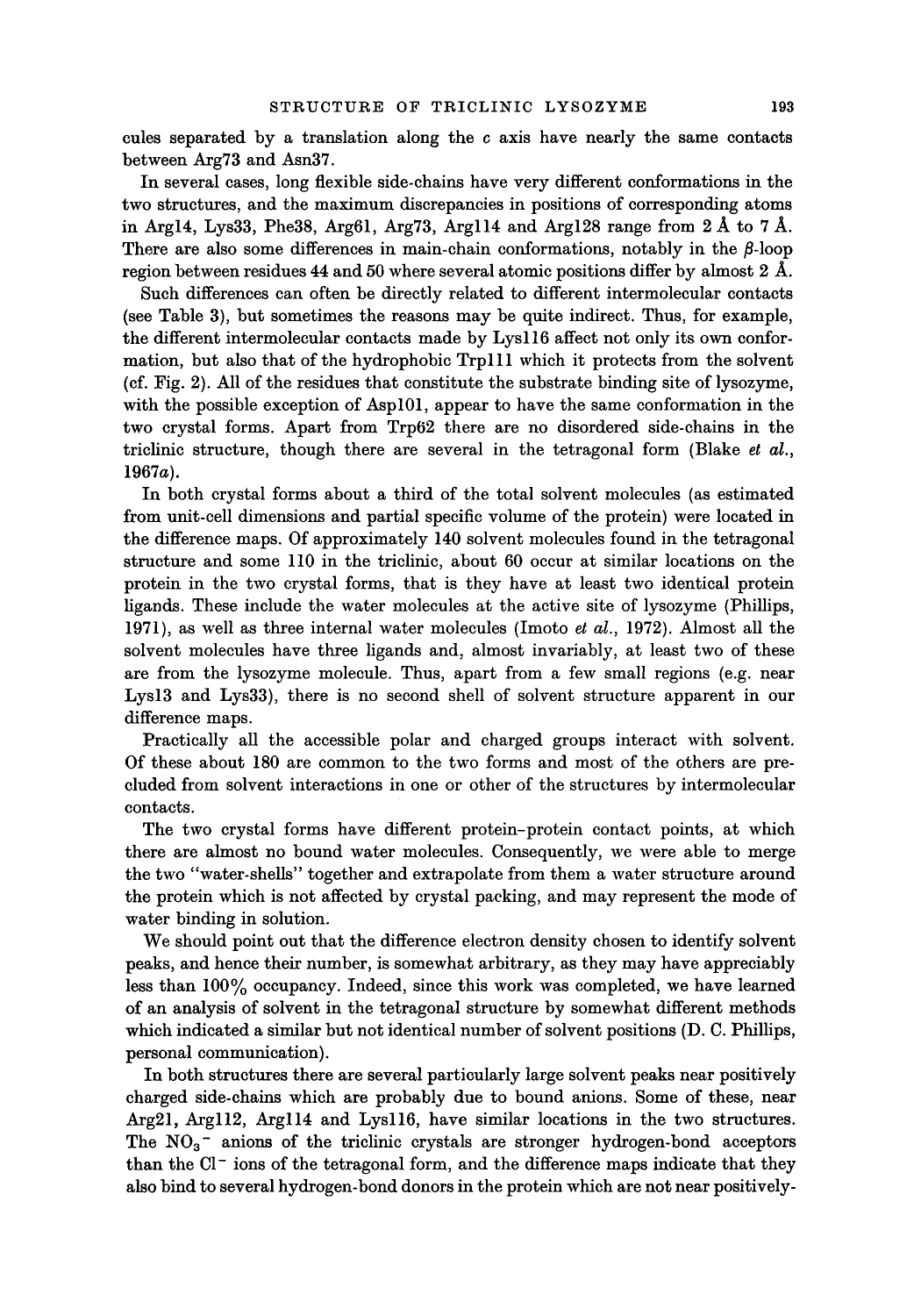charged side-chains. This may account for the different intermolecular interactions which determine the two crystal forms.

The results of this investigation have some general implications concerning the use of X-ray studies in elucidating the biological mechanisms of proteins. There is much evidence for the uniqueness of protein tertiary structure under functional conditions (Blow & Steitz, 1970) and, consequently, there has been a tendency to assume that crystal structures determined by X-ray diffraction correspond to biologically active conformations. However, there have been few detailed tests of the effects of crystalline environment on protein conformation. This study indicates that, though the structure of the interior of the molecule is quite stable, there is considerable variability in the surface structure. Similar results have been reported recently from comparative conformational investigations of subtilisin (Drenth *et al.,*  1971) and chymotrypsin (Tulinsky *et al.,* 1973). The effects of pH have been highlighted in one of these studies (Vandlen & Tulinsky, 1973), whereas the conformational variations we have observed can perhaps be ascribed entirely to crystal packing forces, though we cannot rule out the possibility that some changes may be caused directly by protein-ion interactions. These forces can evidently affect significantly the structures of regions of main chain as well as side-chains. Therefore, though reassuring about the constancy of the main structural features of proteins, our results emphasize the need for caution in interpreting the biochemical significance of possibly perturbed features of the surface structure.

We are grateful to Professor David Phillips for providing us with data on tetragonal lysozyme and for helpful discussions, to Dr Bob Diamond for providing his real.-space refinement programme, and refined tetragonal co-ordinates, and to Drs Gerson Cohen, Leslie Leiserowitz and Michael Levitt for helpful discussions. We would also like to express our appreciation of research grants from the Volkswagen Stiftung (AZ11 11-1790) and the Minerva Foundation and of a fellowship to one of us (J. M.) from the European Molecular Biology Organisation.

#### **REFERENCES**

- Arndt, U. W. & Willis, B. T. (1966). In *Single Crystal Diffractometry,* pp. 268-276, Cambridge University Press, London.
- Beddell, C. R., Moult, J. & Phillips, D. C. (1970). In *Molecular Properties of Drug Receptors*  (Porter, R. & O'Connor, M., eds), pp. 85-112, J. and A. Churchill, London.
- Blake, C. C. F., Koenig, D. F., Muir, G. A., North, A. C. T., Phillips, D. C. & Sarma, V. R. {1965). *Nature (London),* 206, 757-761.
- Blake, C. C. F., Mair, G. A., North, A. C. T., Phillips, D. C. & Sarma, V. R. (1967a). *Proc. Roy. Soc. set. B,* 167, 365-377.
- Blake, C. C. F., Johnson, L. N., Muir, G. A., North, A. C. T., Phillips, D. C. & Sarma, V. R. (1967b). *Proc. Roy. Soc. ser. B,* 167, 378-388.
- Blow, D. M. & Steitz, T. A. (1970). *Annu. Rev. Bioehem.* 39, 63-100.
- Browne, W. J., North, A. C. T., Phillips, D. C., Brew, K., Vanaman, C. T. & Hill, R. L. (1969). *J. Mol. Biol.* 42, 65-86.
- Buerger, M. J. (1964). *The Precession Method,* John Wiley, New York.
- Coppens, P., Leiserowitz, L. & Rabinovich, D. (1965). *Acta Crystallogr.* 18, 1035-1038.
- Deisenhofer, J. & Steigemann, W. {1975). *Acta Crystallogr. sect. B,* 31,238-250.
- Diamond, R. (1966). *Acta Crystallogr.* 21,253-266.
- Diamond, R. (1974). *J. Mol. Biol.* 82, 371-391.
- Drenth, J., Hol, W. G. J., Jansonius, J. N. & Koekoek, R. (1971). *Cold Spring Harbor Syrup. Quant. Biol.* 86, 107-116.
- Henderson, R. & Moffat, J. K. (1971). *Acta Crystallogr. sect. B,* 27, 1414-1420.